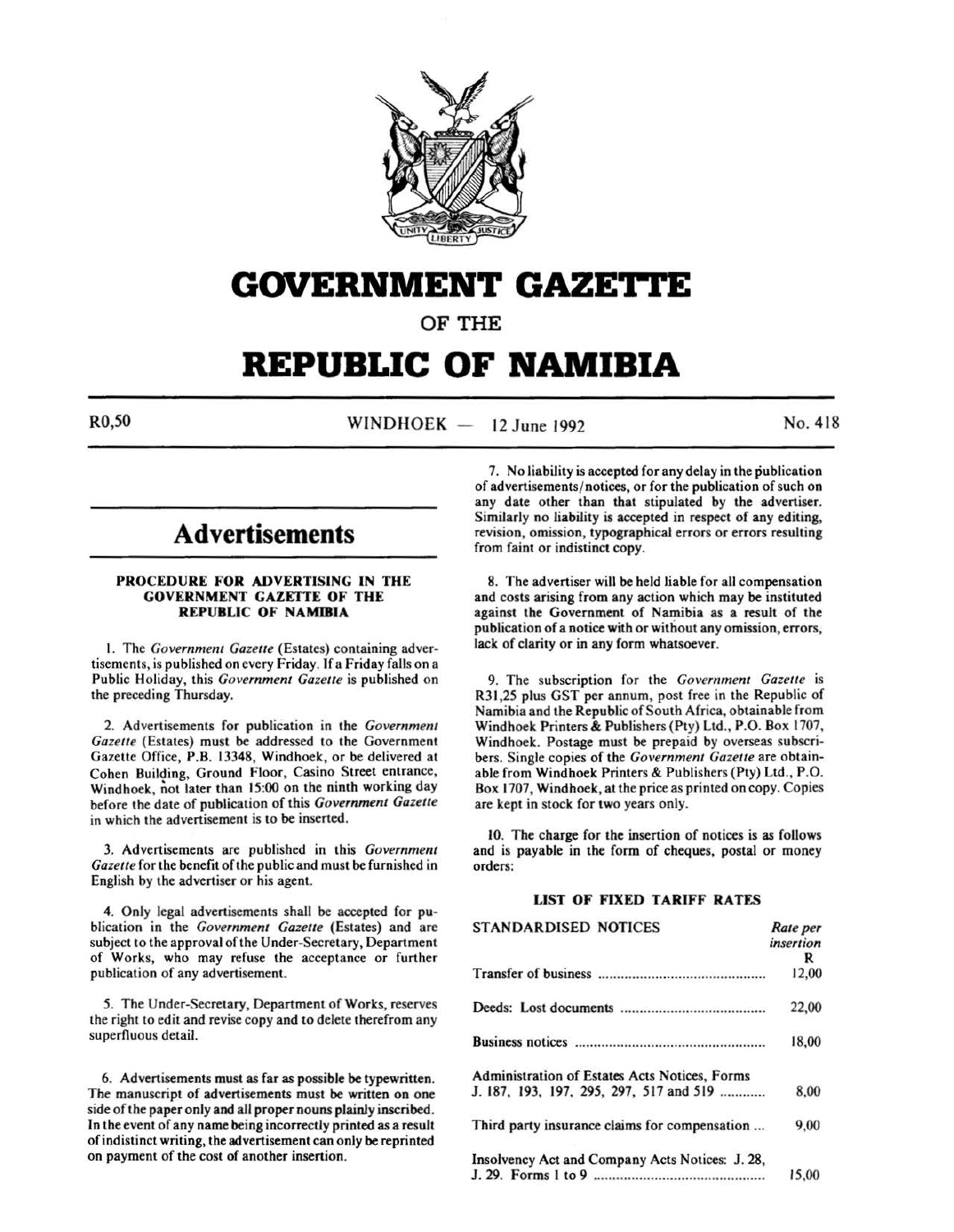| $N.B.$ - Forms 2 and 6 - additional statements<br>according to word count table, added to the basic<br>traffic.                                                                                        |        |
|--------------------------------------------------------------------------------------------------------------------------------------------------------------------------------------------------------|--------|
| Change of name (two insertions)                                                                                                                                                                        | 108,00 |
| Naturalisation notices (including a reprint for the                                                                                                                                                    | 8.00   |
| Unclaimed moneys - only in the Government<br>Gazette, closing date 15 January (per entry of                                                                                                            | 3,00   |
|                                                                                                                                                                                                        | 18,00  |
|                                                                                                                                                                                                        | 8,00   |
| <b>NON-STANDARDISED NOTICES</b>                                                                                                                                                                        |        |
| Company notices:                                                                                                                                                                                       | R      |
| Short notices: Meetings, resolutions, offers of<br>compromise, conversions of companies, voluntary<br>windings-up, et.: closing of members' registers<br>for transfer and/or declarations of dividends | 40,00  |
| Declaration of dividends with profit statements,                                                                                                                                                       | 90,00  |
| Long notices: Transfers, changes in respect of<br>shares or capital, redemptions, resolutions, volun-                                                                                                  | 120,00 |

|                                                                                                       | 40.00                    |
|-------------------------------------------------------------------------------------------------------|--------------------------|
| Liquidators' and other appointees' notices                                                            | 25,00                    |
| SALES IN EXECUTION AND OTHER PUBLIC SALES:                                                            |                          |
|                                                                                                       | 65,00                    |
| Public auctions, sales and tenders:                                                                   | 22,00<br>54,00<br>82,00  |
| <b>ORDERS OF THE COURT:</b>                                                                           |                          |
| Provisional and final liquidations or sequestra-<br>Reduction or change in capital mergers, offers of | 50,00<br>120,00          |
| Judical managements, curator bonis and similar<br>Supersession and discharge of petitions (J. 158)    | 120.00<br>15,00<br>15,00 |

II. The charge for the insertion of advertisements other than the notices mentioned in paragraph 10 is at the rate of R3,00 per em double column. (Fractions of a em must be calculated as a em).

12. No advertisements shall be inserted unless the charge is prepaid. Cheques, drafts, postal or money orders must be made payable to the Under-Secretary, Department of Works, Private Bag 13348, Windhoek..

### FORM J 187

### LIQUIDATION AND DISTRIBUTION ACCOUNTS IN DECEASED ESTATES LYING FOR INSPECTION

In terms of section 35(5) of Act 66 of 1965, notice is hereby given that copies of the liquidation and distribution accounts (first and final, *unless otherwise stated)* in the estates specified below will be open for the inspection of all persons interested therein for a period of 21 days (or shorter or longer if *specially stated)* from the date specified or from the date of publication hereof, whichever may be the later, and at the offices of the Master and Magistrates as stated.

Should no objection thereto be lodged with the Master concerned during the specified period, the executors will proceed to make payments in accordance with the accounts.

555/91 PIETERSE Lindsay Lawrence, Windhoek. Amended. Windhoek. Standard Bank Namibia Ltd., (Registered Bank), Trustee Branch, P.O. Box 2164, Windhoek.

258/91 CRAFFORD DirkJohannes,071228 01 0002 I, Mariental. Mariental, Windhoek. First National Trust, P.O. Box 448, Windhoek.

14/92 ROXIN Reinhild, 300129 01 0011 *5,* Swakopmund. Swakopmund, Windhoek. First National Trust, P.O. Box 448, Windhoek.

23/92 FELISBERTO Joaquim Norberto, 420411 01 0001 I, Grootfontein. Grootfontein, Windhoek. First National Trust, P.O. Box 448, Windhoek.

1/92 RUITERS GerhardusJakobus, 720120 08 0015 *5,*  Windhoek. Windhoek. Windhoek. First National Trust, P.O. Box 448, Windhoek.

205/91 ABRAHAMS Bennie, 220901 01 0009 2, No. 37 Chateau Street, Windhoek. Supplementary. Windhoek, Windhoek. First National Trust, P.O. Box 448, Windhoek.

523/91 GREEFF Hendrik Georg, 550401 01 0001 6, Keetmanshoop. Manda Greeff. Keetmanshoop, Windhoek. First National Trust, P.O. Box 448, Windhoek.

90/92 LOUWRENS JohannaAletta,981024 01 0003 0, Potgieter Old Age Home, Windhoek. Windhoek. Mr. K. Nieft, c/o Keller & Neuhaus Trust Co. (Pty) Ltd., P.O. Box 156, Windhoek.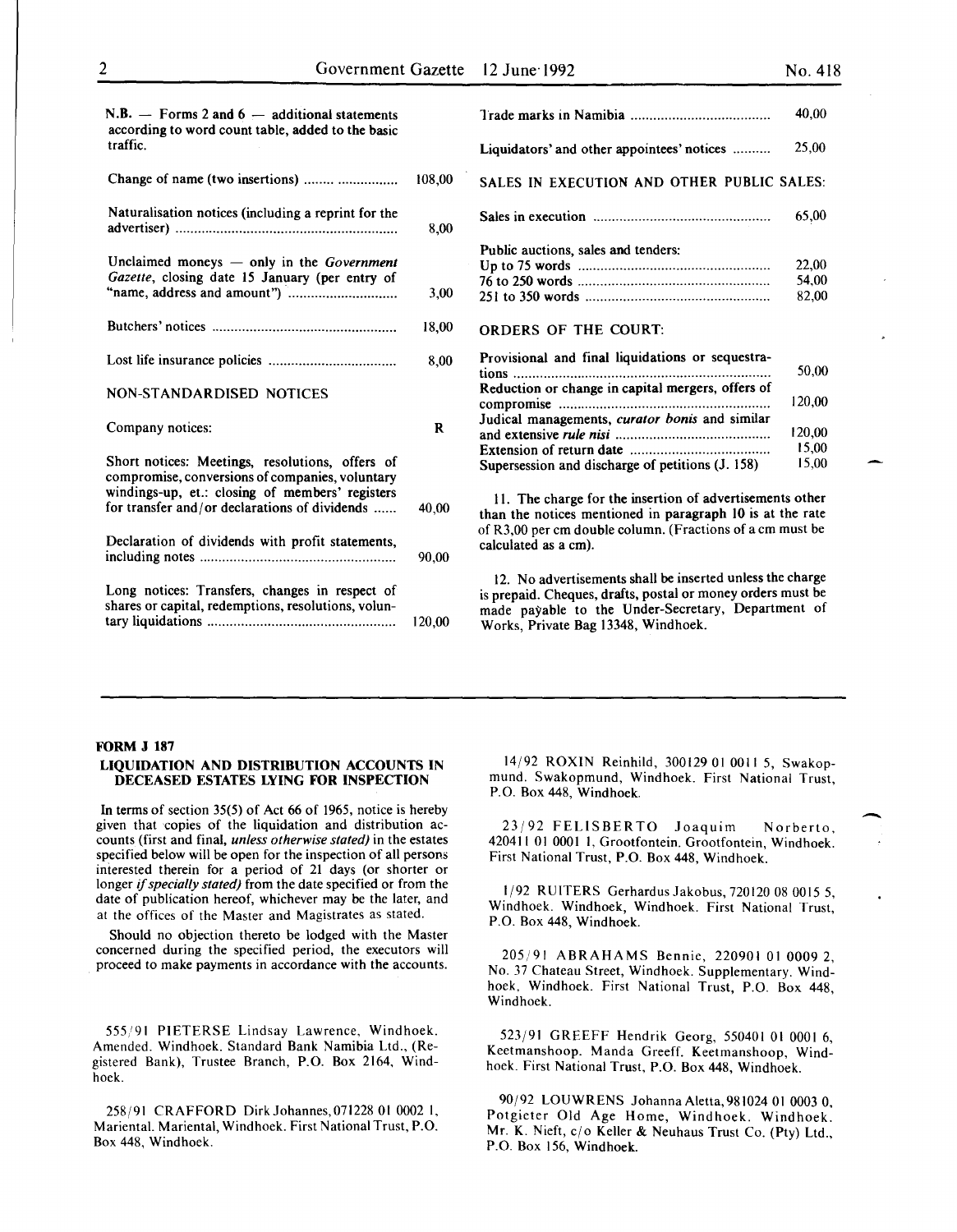80/92 VON FRANKFNBERG LUTTWITZ Johanna, 090101 00 0700 2, Windhoek. Windhoek. Mr. K. Nieft, cjo Keller & Neuhaus Trust Co. (Pty) Ltd., P.O. Box 156, Windhoek.

162/92 VIVIERS Cathrina (Catharina) Johanna, 380901 00 7900 3, House 1575, Eland Street, Tsumeb. Dirk Petrus Viviers. Tsumeb, Windhoek. F.M. Oehl-Trust, P.O. Box 133, Windhoek.

144/92 VANDER WALT Louis Stefanus 030712 01 0005 3, Windhoek. Maria Elizabeth van de; Walt, 070505 01 0008 4. Windhoek. Bank Windhoek Limited, (Estate and Trust Department), P.O. Box 15, Windhoek.

359/91 DOUGLAS (born Behr) Helena Dorathea Cornelia, 360828 00 0900 9, No. 44 Sourbonne Street, Evander, RSA. Windhoek. H.G. Theron, Van Wyngaardt, Kock, Vander Westhuizen, Du Toit & Partners, P.O. Box 3146, Windhoek.

### FORM J 193

#### NOTICE TO CREDITORS IN DECEASED ESTATES

All persons having claims against the estates mentioned below are hereby called upon to lodge their claims with the executors concerned, whithin 30 days (or otherwise as indicated) calculated from the date of publication hereof. The information is given in the following order: Estate number surname and christian names, date of birth, identity number, last address, date of death; surviving spouse's names surname, date of birth and identity number; name and ad-<br>dress of executor or authorised agent, period allowed for lodgement of *claims* if *other than 30 days.* 

226/92 SCHMIDT-DUMONT Helmuth, Windhoek, 5 January 1903, 030105 01 0004 4, Windhoek, 10 May 1992. Mr. Klaus Nieft, Agent for the Executrix,  $c/o$  Keller & Neuhaus Trust Co. (Pty) Ltd., P.O. Box 156, Windhoek.

174/92 WILLIAMS (born Botha) Eva Katrina, Windhoek, 7 September 1923, 230907 00 3500 4, No. 13 Delware Court, Annadal Street, Gardens, 2 February 1991. Syfrets Trust Ltd., 25 Wale Street, Cape Town. Syfrets, c/o Lorentz & Bone, P.O. Box 85, Windhoek.

181/92 ERKRATH Friedrich Wilhelm, Windhoek, 27 January 1907, 070127 50 1100 8, 30 Glencoe Road' Oranjezicht, Cape Town, 5 October 1991. Margareta Er~ krath. Syfrets Trust Ltd., 25 Wale Street, Cape Town. Syfrets, c/o Lorentz & Bone, P.O. Box 85, Windhoek.

225/92 ROSSLER Kurt, Windhoek, 21 October 1920, 201021 01 0020 1, Windhoek, 11 May 1992. Mr. Klaus Nieft, Executor, c/o Keller & Neuhaus Trust Co. (Pty) Ltd., P.O. Box 156, Windhoek.

238/92 BERNSTEIN Hans Gunther, Windhoek. 28 October 1923, 231023 01 0007 7, Gold Street, Tsumeb, 2 May 1992. Janetta Sophia Bernstein (born Burger). F.M. Oehl-Trust, P.O. Box 133, Windhoek.

BURGER Andries Gottlieb, Windhoek, 18 December 19!8, 181218 01 0004 7, Okahandja, 7 May 1992. Johanna Ahda Burger. Standard Bank Namibia Ltd., (Registered Bank), Trustee Branch, P.O. Box 2164, Windhoek.

223/92 VAN HEERDEN Johannes Francois, Windhoek, 26 May 1968, 680526 01 0011 7. Windhoek. 8 May 1992. First National Trust, P.O. Box 448, Windhoek.'

### FORM 1

### APPOINTMENT OF TRUSTEES AND LIQUIDATORS AND PROOF OF CLAIMS IN SEQUESTRATED ESTATES OR COMPANIES BEING WOUND UP

Pursuant to sections 40(3), 56(3) and 77 of the Insolvency Act, 1936, sections 129, 179 and 182 of the Companies Act, 1973, notice is hereby given that the persons mentioned below have been appointed trustees or liquidators, as the case may be and the persons indebted to the estates or companies are required to pay their debts to them forthwith unless otherwise indicated.

Meetings of creditors or contributories of the said estates or companies will be held on the dates and at the times and places mentioned below, for proof of claims against the estates or companies, for the purpose of receiving the trustees' or liquidators' reports as to the affairs and conditions of the estates or companies and for giving the trustees or liquidators directions concerning the sale or recovery of any parts of the estates or assets of the companies or concerning any matter relating to the administration thereof.

The particulars are given in the following order: Number of estate/company; name and description of estate/company; name and address of trustee or liquidator and date, hour and place of meeting and period within which debt must be paid, if this is not to be done forthwith.

W3j92 Insolvent Estate Willem de Vries van der Merwe. D.J. Bruni, Trustee, Investment Trust Co. (Pty) Ltd., P.O. Box 21204, Windhoek. 24 June 1992, at 10:00, before the Master of the High Court, Windhoek. Second meeting of Creditors. Investment Trust Co. (Pty) Ltd., P.O. Box 21204, Windhoek.

W5/92 Auto-Park (Pty) Ltd., (In Liquidation). D.J. Bruni, Liquidator, Investment Trust Co. (Pty) Ltd., P.O. Box 21204, Windhoek. 24 June 1992, at 10:00, at the office of the Master of the High Court, Windhoek. General Meeting of Members and Creditors. Investment Trust Co. (Pty) Ltd., P.O. Box 21204, Windhoek.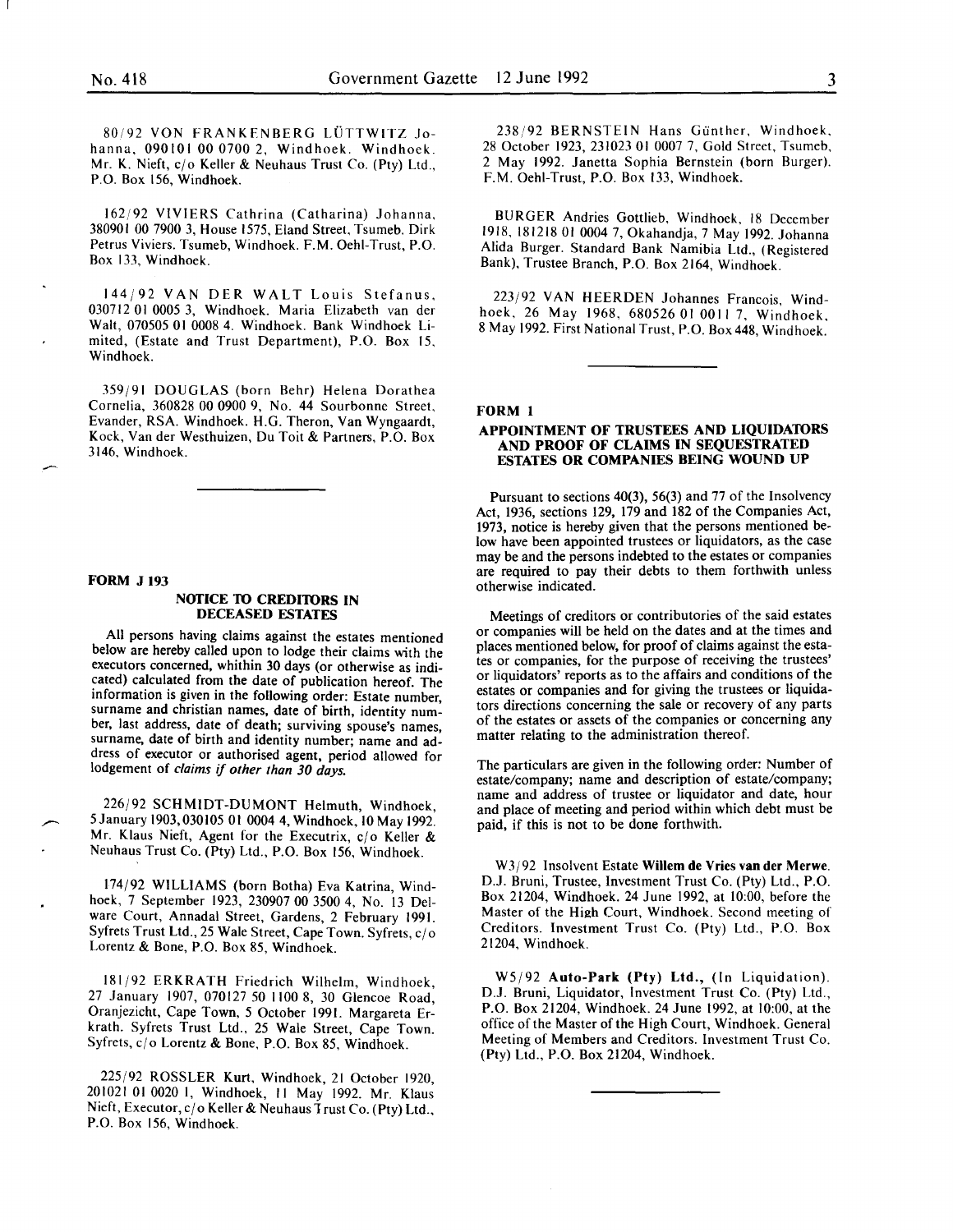### FORM 2

### MEETING OF CREDITORS IN SEQUESTRATED ESTATES OR COMPANIES BEING WOUND UP

Pursuant to section 41 and 42 of the Insolvency Act, 1936, section 179 and 182 of the Companies Act, 1926, and section 339 and 366 of the Companies Act, 1973, notice is hereby given that a meeting of creditors will be held in the sequestrated estate or companies being wound up mentioned below, indicating the number of estate/company: the name and description of estate/company; the date, hour and place of meeting and the purpose of meeting.

Meetings in a place in which there is a Master's Office, will be held before the Master; elsewhere they will be held before the Magistrate.

Wl5j91 Insolvent Estate P.J. Botes. 15 July 1992, at 10:00, at the office of the Master of the High Court, Windhoek. Special Meeting, proof of further claims. Investment Trust Co. (Pty) Ltd., P.O. Box 21204, Windhoek.

#### FORM 4

### LIQUIDATION ACCOUNTS AND PLANS OF DISTRIBUTION OR CONTRIBUTION IN SEQUESTRATED ESTATES OR COMPANIES BEING WOUND UP

Pursuant to section 108(2) of the Insolvency Act, 1936, section 136(2) of the Companies Act, 1926, and section 406(3) of the Companies Act, 1973, notice is hereby given that the liquidation account and plans of distribution or contribution in the estates or the companies mentioned below will lie open for inspection by creditors or contributories at the offices of the Master and the Magistrates stated therein, for a period of 14 days, or for such a period as stated therein, from the dates mentioned below or from the date of publication hereof, whichever may be the later date.

W4/92 A. Benseler & Co. (Pty) Ltd., (in voluntary liquidation). Liquidators. Liquidation, Distribution and Contribution Account. Master's Office, Windhoek. M.F. Fehrsen, P.O. Box 2558, Windhoek.

### NOTICE OF DISSOLUTION OF THE PARTNERSHIP: "FURNITURE HYPER"

Notice is hereby given that the partnership of EBRA-HIM LATIEF SAKOOR and BRUNO WILLEMSE who traded as dealers in furniture under the name and style of "FURNITURE HYPER" at Windhoek, has been dissolved with effect from the lOth of April 1992.

DATED at WINDHOEK this 21st day of May 1992.

(Sgd.) E.L. SAKOOR

(Sgd.) B. WILLEMSE

#### FORM J 29

### FIRST MEETINGS OF CREDITORS, CONTRIBUTORIES, MEMBERS OR DEBENTURE-HOLDERS OF SEQUESTRATED ESTATES, COMPANIES BEING WOUND UP OR PLACED UNDER PROVISIONAL JUDICIAL MANAGEMENT

The estates and companies mentioned below having been placed under sequestration, being wound up or having been placed under provisional judicial management by order of the Supreme Court of South West Africa, Masters of the Supreme Court hereby given notice, pursuant to section 17(4) and 40(1) of the Insolvency Act, 1936, section 119(3), 125(1) and 196bis(4) of the Companies Act, 1926, and sections 356(1), 364(1) and 429 of the Companies Act, 1973, that first meeting of creditors, contributories, members or debenture-holders of the said estates or companies will be held on the dates and at the times and places mentioned below, for proof of claims against the estates or companies, the election of trustees, liquidators or judicial managers or managers or provisional judicial managers or for the purposes referred to in section 364 or 431 of Act 61 or 1973, as the case may be.

Meetings in a place in which there is a Master's office, will be held before the Master; elsewhere they will be held before the Magistrate.

W9/92 Hugo Hendrik van Niekerk. 10 April 1992. High Court of Namibia, 26 June 1992, 09:00, Usakos.

WI0/92 Egmond Klooster. 3 April 1992. 22 May 1992. High Court. 10:00, Master's Office, Windhoek, 24 June 1992.

W 11/92 Realtime Namibia (Proprietary) Limited. 24 April 1992. 22 May 1992. High Court, Windhoek. 10:00, Master's Office, 24 June 1992.

### FORM J 158

### SUPERSESSIONS AND DISCHARGE OF PETITIONS

Notice is hereby given by the Master of the Supreme Court of South Africa, as stated, of the supersession of provisional orders of sequestration/liquidation and the discharge of petitions.

The information is given in the following order: Estate number; the applicant; the respondent; the date of the provisional order granted; the Supreme Court Division; the date of the discharge order.

W7/92 Hartmut Gerhard Foelscher, Applicant. Walter Fritz Heinz, Respondent. 6 March 1992. 22 May 1992.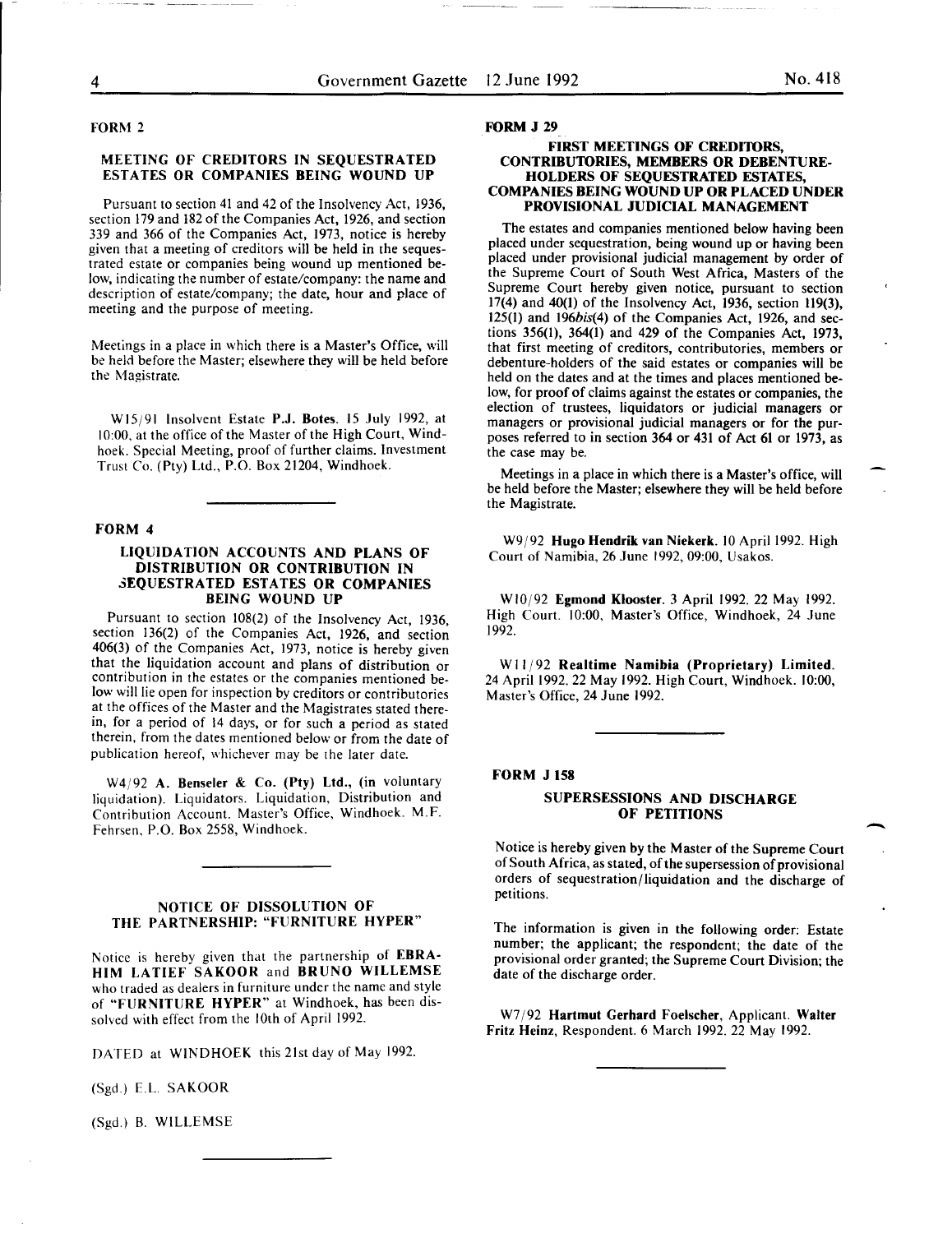### NOTICE OF TRANSFER OF BUSINESS

KINDLY TAKE NOTICE that application will be made not less than 14 (FOURTEEN) days after publication of this Notice to the Licensing Court at Windhoek at its next session, for the transfer of the General Dealer's Licence, (General Dealer, Butcher retail, Patent Medicine, Tobacco retail, Mineral Water and Fresh Produce) held by JOHANNES HIERONYMUS BRINK who trades under the name and style of BRAKWATER INKOOPSEN-TRUM at Plot II Brakwater, Windhoek District, to ALBERTUS JOHANNES VAN WYK who will continue to carry on trading for his own account on the same premises under the name and style of BRAKWATER INKOOPSENTRUM.

This publication shall also serve as Notice being given in terms of Section 34 of the Insolvency Act 24 of 1936.

R. OLIVIER & CO. ATTORNEYS FOR APPLICANT Realmar Building 122 Leutwein Street P.O. Box 2198 Windhoek

### NOTICE OF TRANSFER OF BUSINESS LICENCE

KINDLY TAKE NOTICE that application will be made not less than fourteen (14) days after publication of this notice to the Licensing Court at Windhoek, for the transfer of the Garage and Mineral Water Licences, held by Y. KULIKOWSKI who trades under the name of VK AUTO ELECTRIC (PTY) LTD. at Erf 5574, to R. GRUHN and A. GRUHN, who will continue business on the same premises, under the name VK WORK-SHOP (PTY) LTD., for their own account.

 $\overline{\phantom{a}}$ DATED at WINDHOEK this 4th day of June 1992.

THEUNISSEN, VAN WYK & PARTNERS 4th Floor Nimrod Building Windhoek

### NOTICE OF TRANSFER OF BUSINESS LICENCE

Kindly take notice that application will be made at the next sitting of the Licensing Court, Rehoboth, for the transfer of the General Dealer's Licence held by SETH JACOBUS JUNUIS who traded as WAYSIDE SERVICE STA-TION at Erf 220, Block B, Rehoboth, to WILLEM KLAZEN, who will trade under the name WAYSIDE SERVICE STATION on the same Erf for his own account.

DATED at REHOBOTH this 15th day of May 1992.

W. KLAZEN P.O. Box 3850 Rehoboth

### NOTICE OF TRANSFER OF BUSINESS LICENCE

Kindly take notice that application will be made at the next sitting of the Licensing Court, Rehoboth, for the transfer of the Dealer's Licence held by General Dealer take-away, Tobacco Retail, Mineral Water Dealer Trading Licences held by SETH JACOBUS JUNUIS who traded under the name and style of WAYSIDE TAKE-AWAY on Erf 220, Block B, Rehoboth, to WILLEM KLAZEN, who will trade under the name WAYSIDE TAKE-AWAY on the same erf for his own account.

DATED at REHOBOTH this 15th day of May 1992.

W. KLAZEN P.O. Box 3850 Rehoboth

### TRANSFER OF BUSINESS

BE PLEASED TO TAKE NOTICE that application will be made fourteen ( 14) days after publication of this Notice to the Licensing Court at Windhoek, for the transfer of a General Dealer (Retail), Restaurant, Fresh Produce, Tobacco and Mineral Water Licence held by MARGIT EGERT, who trades under the name and style of BEP-PINO'S TAKE-AWAY AND CATERING, Erf 3517, Yscor Street 35, Windhoek, to MR. HELMUT JO-HANNES BELLING.

ENGLING, STRITTER & PARTNERS ATTORNEYS FOR APPLICANT 5th Floor CDM Building Biilow Street P.O. Box 43 Windhoek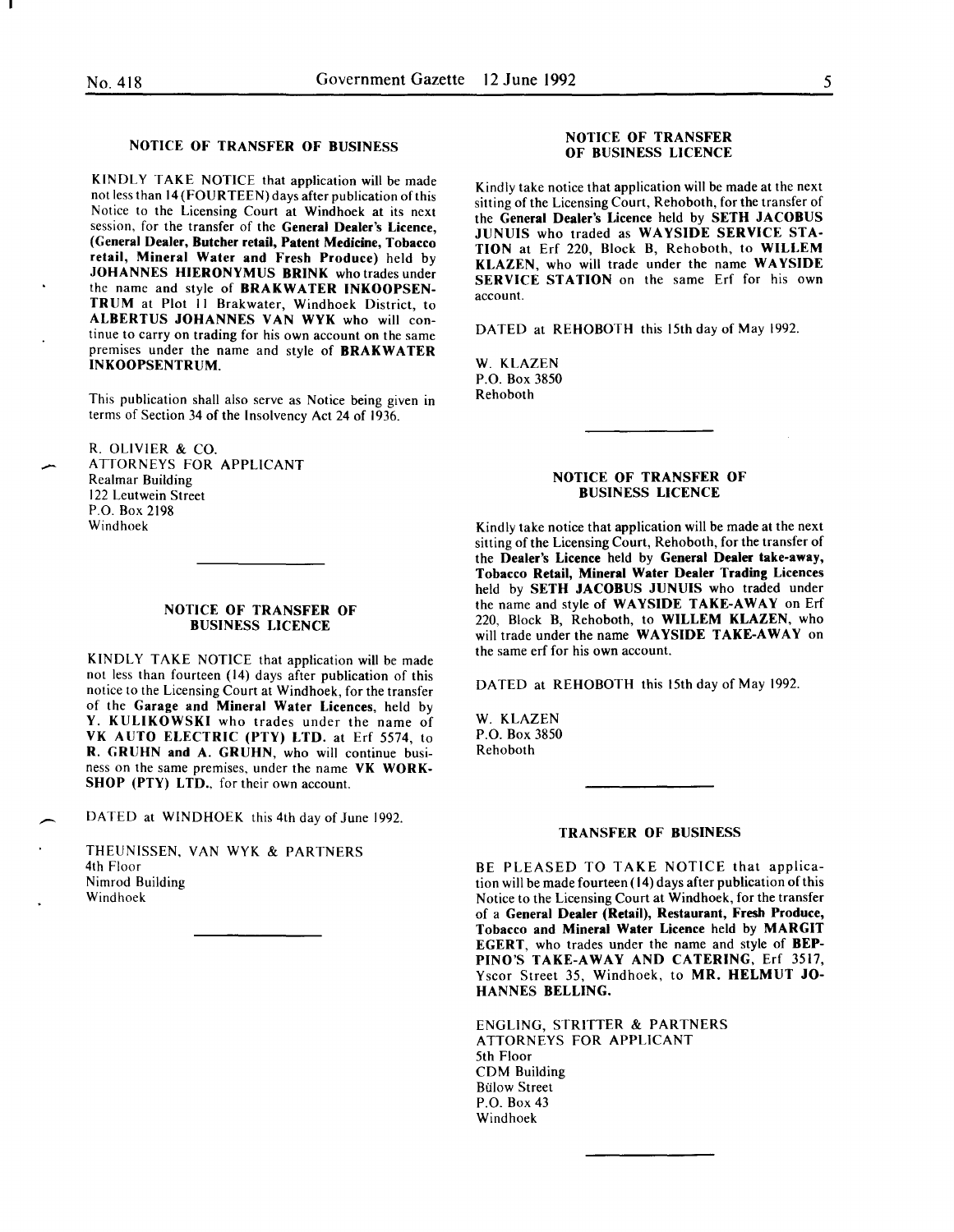### IN THE MAGISTRATE'S COURT OF OKAHANDJA

HELD AT OKAHANDJA CASE NO.: 449/91

In the matter between:

| <b>SWA BUILDING SOCIETY</b><br>and | Plaintiff |
|------------------------------------|-----------|
| <b>CHRISTIAN MWIRA NDARA</b>       | Defendant |

### NOTICE OF SALE IN EXECUTION

In execution of a Judgement granted by the above Honourable Court, the following property will be sold by public auction by the Court Messenger for the District of Windhoek on Wednesday, the 24th day of June 1992, at 15:00, at Erf No. 844, Nau-Aib Township, (Extension No.1).

| <b>CERTAIN</b> | Erf No. 844, Nau-Aib Township<br>(Extension No. 1):            |
|----------------|----------------------------------------------------------------|
| <b>SITUATE</b> | In the Municipality of Okahandja<br>Registration Division "J". |

with all improvements thereon.

### CONDITIONS OF SALE:

- I. The Sale is subject to the provisions of the Magistrate's Court Act No. 32 of 1944 as amended, and the property will be sold "voetstoots" according to the existing title deed.
- 2. One-tenth of the purchase price shall be payable immediately after the Sale in cash, the balance together with interest thereon at 20% against transfer, which transfer shall be given without delay.
- 3. With improvements on the property although no warranty is given in this regard.
- 4. The complete Conditions of Sale will be read out at the time of the sale, and may be inspected beforehand at the offices of the Court Messenger, the SWA Building Society and Plaintiff's attorneys at Windhoek.

(Sgd.) E.H. PFEIFER FISHER, QUARMBY & PFEIFER ATTORNEYS FOR PLAINTIFF 1st Floor SWABS Building Post Street P.O. Box 37 Windhoek

### IN THE MAGISTRATE'S COURT OF WINDHOEK

HELD AT WINDHOEK CASE NO.: 3458/91

In the matter between:

| SWA BUILDING SOCIETY         | Plaintiff |
|------------------------------|-----------|
| and                          |           |
| <b>BARTHOLOMEUS VAN ROOI</b> | Defendant |

### NOTICE OF SALE IN EXECUTION

In execution of a Judgement granted by the above Honourable Court, the following property will be sold by public auction by the Court Messenger for the District of Windhoek on Wednesday, the 24th day of June 1992, at 10:00, at Erf No. 2816, Khomasdal Township, (Extension No. 4), Dawid Goeieman Street.

| <b>CERTAIN</b> | Erf No. 2816, Khomasdal Township,<br>(Extension No. 4):       |
|----------------|---------------------------------------------------------------|
| SITUATE        | In the Municipality of Windhock<br>Registration Division "K"; |

with all improvements thereon.

### CONDITIONS OF SALE:

- I. The Sale is subject to the provisions of the Magistrate's Court Act No. 32 of 1944 as amended, and the property will be sold "voetstoots" according to the existing title deed.
- 2. One-tenth of the purchase price shall be payable immediately after the Sale in cash, the balance together with interest thereon at 20% against transfer. which transfer shall be given without delay.
- 3. With improvements on the property although no warranty is given in this regard.
- 4. The complete Conditions of Sale will be read out at the time of the sale, and may be inspected beforehand at the offices of the Court Messenger, the SWA Building Society and Plaintiff's attorneys at Windhoek.

(Sgd.) E.H. PFEIFER FISHER, QUARMBY & PFEIFER ATTORNEYS FOR PLAINTIFF 1st Floor SWABS Building Post Street P.O. Box 37 Windhoek

-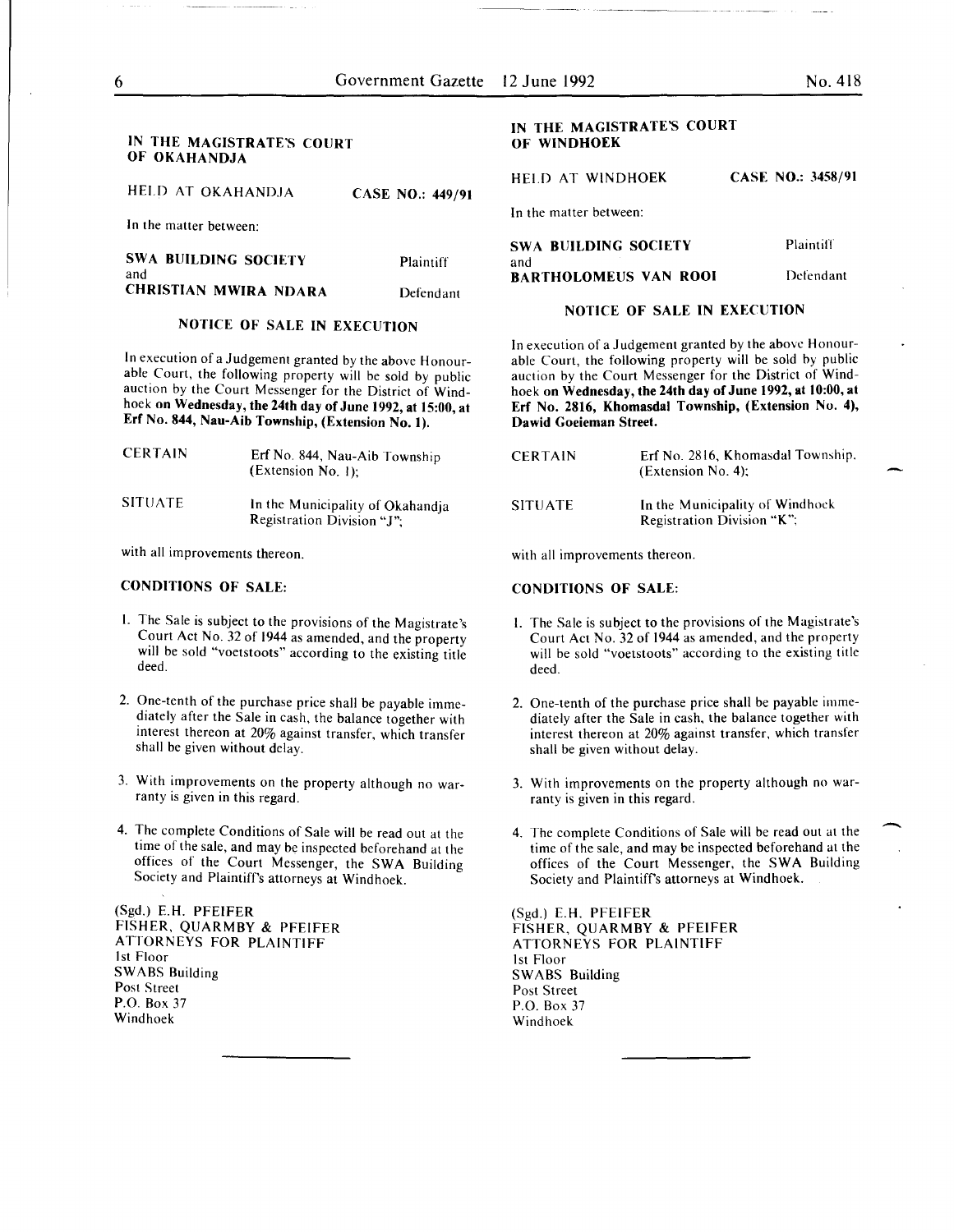| IN THE MAGISTRATE'S COURT<br>OF WINDHOEK |                   | IN THE MAGISTRATE'S COURT<br>FOR THE DISTRICT OF SWAKOPMUND |                         |
|------------------------------------------|-------------------|-------------------------------------------------------------|-------------------------|
| HELD AT WINDHOEK                         | CASE NO.: 3599/91 | <b>HELD AT SWAKOPMUND</b>                                   | <b>CASE NO.: 733/91</b> |
| In the matter between:                   |                   | In the matter between:                                      |                         |
| <b>SWA BUILDING SOCIETY</b><br>and       | <b>Plaintiff</b>  | <b>SWA BUILDING SOCIETY</b>                                 | Plaintiff               |
| <b>JACOBUS VISAGIE</b>                   | Defendant         | and<br><b>INGEBORG THERESIA</b><br><b>ENGELBRECHT</b>       | Defendant               |

## NOTICE OF SALE IN EXECUTION

In execution of a Judgement granted by the above Honourable Court, the following property will be sold by public auction by the Court Messenger for the District of Windhoek on Wednesday, the 24th day of June 1992, at 12:00, at Erf No. 473, Erospark Township, Eros Road 15.

| <b>CERTAIN</b> | Erf No. 473, Erospark Township;                               |
|----------------|---------------------------------------------------------------|
| <b>SITUATE</b> | In the Municipality of Windhoek<br>Registration Division "K"; |

with all improvements thereon.

### CONDITIONS OF SALE:

-

-<br>.<br>.

- I. The Sale is subject to the provisions of the Magistrate's Court Act No. 32 of 1944 as amended, and the property will be sold "voetstoots" according to the existing title deed.
- 2. One-tenth of the purchase price shall be payable immediately after the Sale in cash, the balance together with interest thereon at 20% against transfer, which transfer shall be given without delay.
- 3. With improvements on the property although no warranty is given in this regard.
- 4. The complete Conditions of Sale will be read out at the time of the sale, and may be inspected beforehand at the offices of the Court Messenger, the SWA Building Society and Plaintiffs attorneys at Windhoek.

(Sgd.) E.H. PFEIFER FISHER, QUARMBY & PfEIFER ATTORNEYS FOR PLAINTIFF 1st Floor SWABS Building Post Street P.O. Rox 37 Windhoek

| SWA BUILDING SOCIETY     | Plaintiff |
|--------------------------|-----------|
| and                      |           |
| <b>INGEBORG THERESIA</b> |           |
| <b>ENGELBRECHT</b>       | Defendant |

### NOTICE OF SALE IN EXECUTION

In the execution of a Judgement granted by the above Honourable Court, the following property will be sold by public auction by the Messenger of the Court for the district of Swakopmund on the 18th day of July, at 11:00 at

| <b>CERTAIN</b> | Erf No. 1455, Hentiesbaai Township<br>$(Extension No. 4)$ ;         |
|----------------|---------------------------------------------------------------------|
| <b>SITUATE</b> | In the Peri-urban area of Hentiesbaai<br>Registration Division "G"; |
| MEASURING      | 1 000 (One Nil Nil Nil) square metres;                              |

with all improvements thereon.

### CONDITIONS OF SALE:

- I. The Sale is subject to the provisions of the Magistrate's Court Act No. 32 of 1944 as amended, and the property will be sold "voetstoots" according to the existing Title Deed.
- 2. One-tenth of the purchase price shall be payable immediately after the Sale in cash, the balance together with interest thereon at  $21\%$  against transfer, which transfer shall be given without delay.
- 3. With improvements on the property although no warranty is given in this regard.
- 4. The complete Conditions of Sale will be read out at the time of the sale, and may be inspected beforehand at the offices of the Court Messenger, the SWA Building Society and Plaintiff's attorneys at Swakopmund.

THUS DONE AND SIGNED AT SWAKOPMUND on this 26th day of May 1992.

SWANEPOEL & KINGHORN ATTORNEYS FOR PLAINTIFF SWABS Building Post Street P.O. Rox 1455 Swakopmund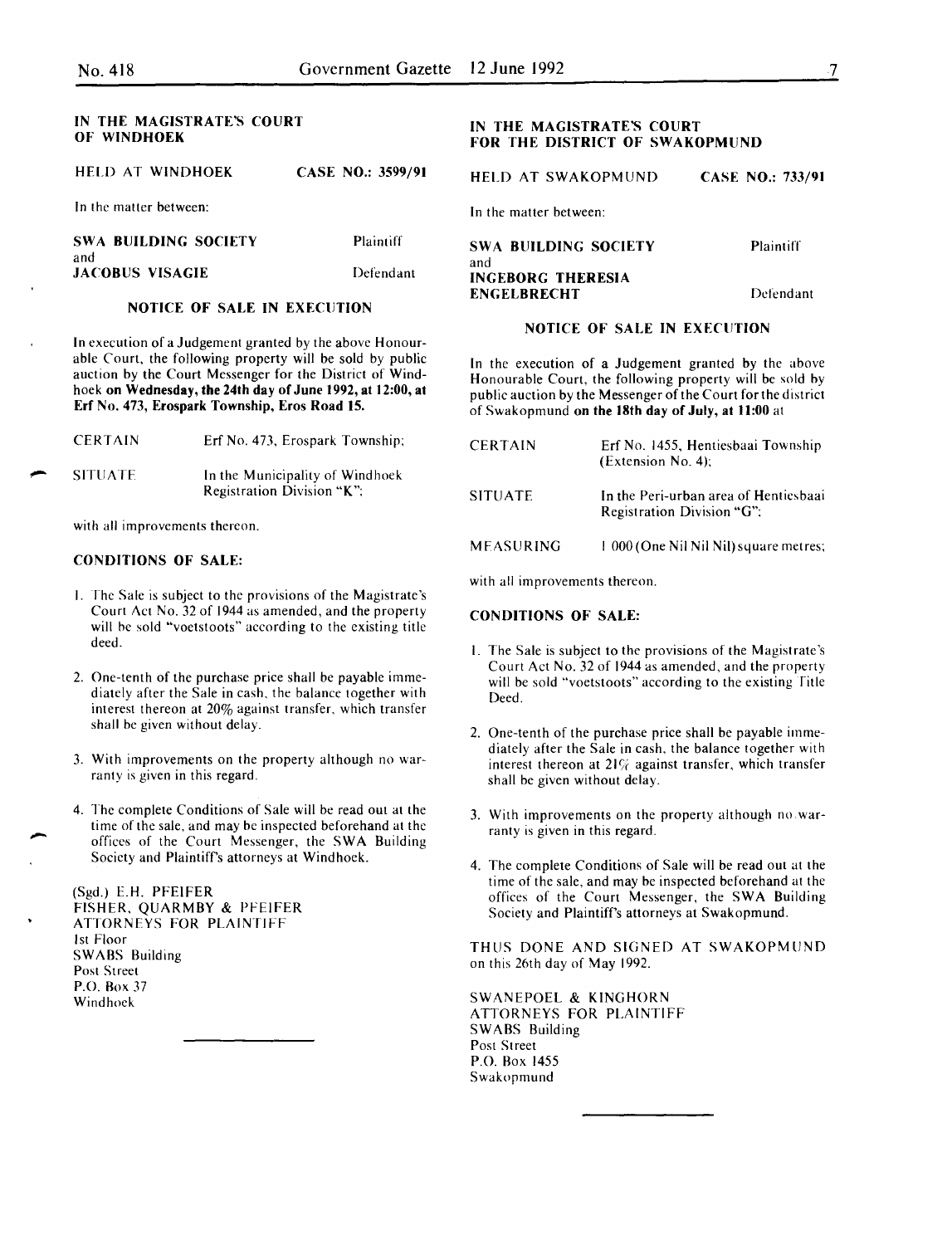### IN THE MAGISTRATE'S COURT FOR THE DISTRICT OF SWAKOPMUND

HELD AT SWAKOPMUND CASE NO.: 774/91

In the matter between:

SWA BUILDING SOCIETY and LOTT NAOBEB Plaintiff Defendant

### NOTICE OF SALE IN EXECUTION

In the execution of a Judgement granted by the above Honourable Court, the following property will be sold by public auction by the Messenger of the Court for the district of Swakopmund on the 4th day of July 1992, at 10:00 at

| <b>CERTAIN</b> | Erf No. 120, Tamariskia Township;                               |
|----------------|-----------------------------------------------------------------|
| <b>SITUATE</b> | In the Municipality of Swakopmund<br>Registration Division "G": |
| MEASURING      | 525 (Five Two Five) square metres;                              |

with all improvements thereon.

### CONDITIONS OF SALE:

- I. The Sale is subject to the provisions of the Magistrate's Court Act No. 32 of 1944 as amended, and the property will be sold "voetstoots" according to the existing Title Deed.
- 2. One-tenth of the purchase price shall be payable immediately after the Sale in cash, the balance together with interest thereon at 21% against transfer, which transfer shall be given without delay.
- 3. With improvements on the property although no warranty is given in this regard.
- 4. The complete Conditions of Sale will be read out at the time of the sale, and may be inspected beforehand at the offices of the Court Messenger, the SWA Building Society and Plaintiffs attorneys at Swakopmund.

THUS DONE AND SIGNED AT SWAKOPMUND on this 26th day of May 1992.

SWANEPOEL & KINGHORN ATTORNEYS FOR PLAINTIFF SWABS Building Post Street P.O. Box 1455 Swakopmund

### IN THE MAGISTRATE'S COURT FOR THE DISTRICT OF SWAKOPMUND

HELD AT SWAKOPMUND CASE NO.: 363/91

In the matter between:

| <b>SWA BUILDING SOCIETY</b> | <b>Plaintiff</b> |
|-----------------------------|------------------|
| and                         |                  |
| <b>JACOBUS VISAGIE</b>      | Defendant        |

### NOTICE OF SALE IN EXECUTION

In execution of a Judgement granted by the above Honourable Court, the following property will be sold by public auction by the Messenger of the Court for the district of Swakopmund on the 18th day of July 1992, at 10:00 at

| <b>CERTAIN</b>   | Erf No. $768$ (a Portion of Erf No. 873)<br>Hentiesbaai Township<br>(Extension No. 3); |
|------------------|----------------------------------------------------------------------------------------|
| <b>SITUATE</b>   | In the Peri-urban area of Hentiesbaai<br>Registration Division "G";                    |
| <b>MEASURING</b> | 511 (Five One One) square metres;                                                      |

with all improvements thereon.

#### CONDITIONS OF SALE:

- I. The Sale is subject to the provisions of the Magistrate's Court Act No. 32 of 1944 as amended, and the property will be sold "voetstoots" according to the existing Title Deed.
- 2. One-tenth of the purchase price shall be payable immediately after the Sale in cash, the balance together with interest thereon at 21% against transfer, which transfer shall be given without delay.
- 3. With improvements on the property although no warranty is given in this regard.
- 4. The complete Conditions of Sale will be read out at the time of the sale, and may be inspected beforehand at the offices of the Court Messenger, the SWA Building Society and Plaintiffs attorneys at Swakopmund.

THUS DONE AND SIGNED AT SWAKOPMUND on this 26th day of May 1992.

SWANEPOEL & KINGHORN ATTORNEYS FOR PLAINTIFF SWABS Building Post Street P.O. Box 1455 Swakopmund

-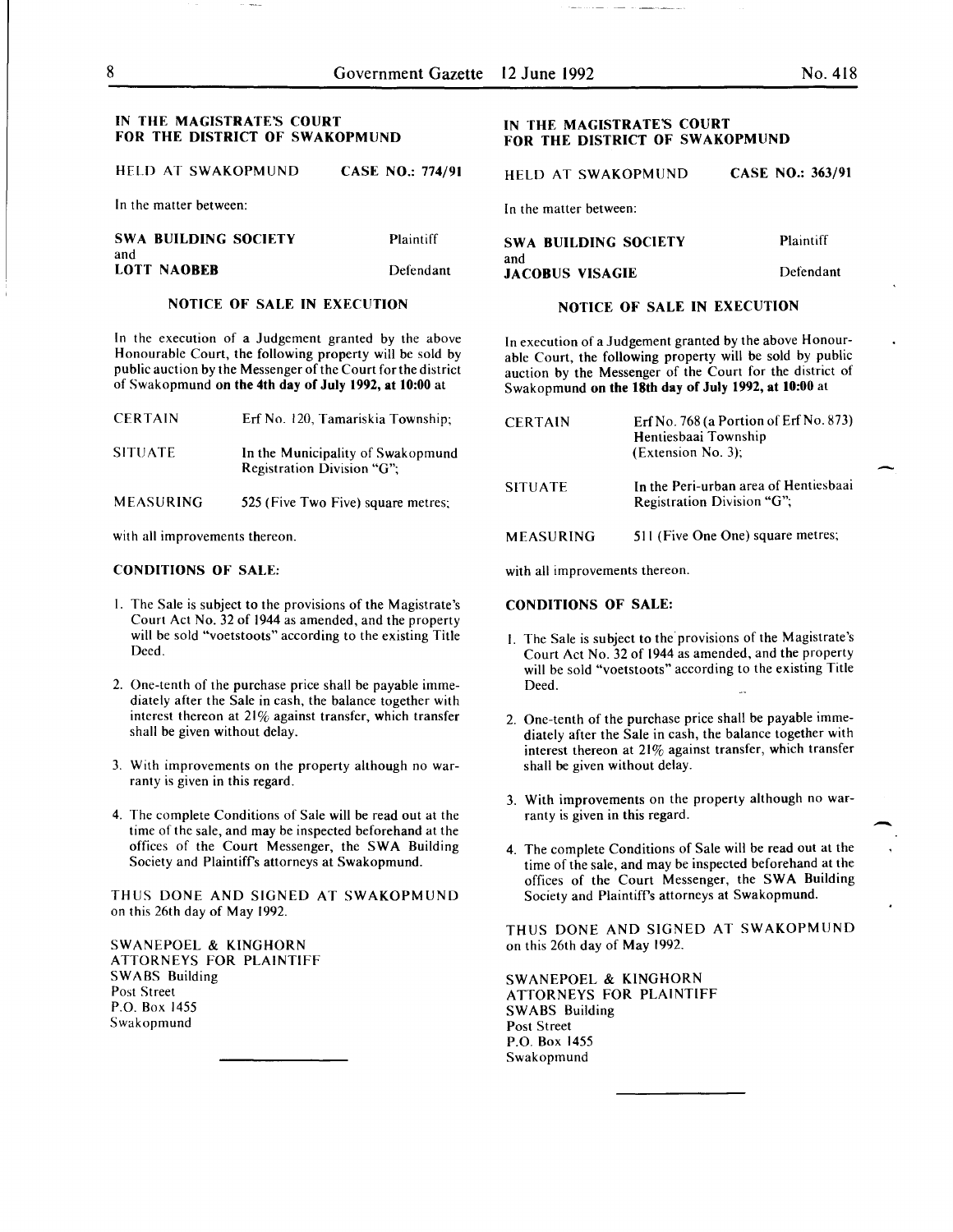NOTICE OF SALE

### IN THE MAGISTRATE'S COURT FOR THE DISTRICT OF KEETMANSHOOP

HELD AT KEETMANSHOOP CASE NO.: 655/92

In the matter between:

| FIRST NATIONAL BANK LTD.       | Plaintiff |
|--------------------------------|-----------|
| and                            |           |
| <b>JOSEF HERMANUS FERREIRA</b> | Defendant |

### SALE IN EXECUTION

In the above matter a sale will be held on 10th July 1992, at 10:00 at the entrance of the Magistrate's Court of the following property:

| <b>CERTAIN</b>  | Erf No. 677<br>Keetmanshoop Township;                             |
|-----------------|-------------------------------------------------------------------|
| <b>SITUATED</b> | In the Municipality of Keetmanshoop<br>Registration Division "T": |

MEASURING I 788 square metres.

### CONDITIONS OF SALE:

- I. The sale is subject to the terms and conditions of the Magistrate's Court Act No. 32 of 1944, the property being sold "voetstoots" and as it stands and subject to the conditions of the existing title deed.
- 2. One-tenth of the purchase price shall be paid immediately after the property is declared to be sold and the balance of the purchase price together with interest thereon at the rate of  $21\%$  per annum calculated monthly in advance to be paid against registration of transfer, which shall be given and taken forthwith after the sale.
- 3. The following improvements are on the property (although nothing in this regard is guaranteed):

3-Bedroomed house with outbuildings.

4. The complete conditions of sale will be read out at the time of the sale and may be inspected prior thereto at the offices of the Messenger of the Court, Keetmanshoop and at the offices of the First National Bank Limited.

LENTIN, BOTMA & VAN DEN HEEVER PLAINTIFF'S ATTORNEYS SWABS Building Fenchel Street P.O. Box 38 Keetmanshoop

#### IN THE HIGH COURT OF NAMIBIA

In the matter between:

#### SWA BUILDING SOCIETY and ERASTUS SHEVANYENA **SHEETEKELA** Plaintiff Defendant

### NOTICE OF SALE IN EXECUTION

Pursuant to a Judgement of the above Honourable Court granted on the 24th day of April 1992, the following immovable property will be sold by the Deputy Sheriff of the District of Windhoek on Tuesday, the 30th day of June 1992, at 12:00, at Erf No. 857, Wanaheda Township (Extension No.3), Kampala Street.

| <b>CERTAIN</b> | Erf No. 857. Wanaheda Township<br>(Extension No. 3):          |
|----------------|---------------------------------------------------------------|
| <b>SITUATE</b> | In the Municipality of Windhoek<br>Registration Division "K". |

Prospective buyers are specifically warned to satisfy themselves in regard to any improvements which may exist on the property, as such improvements cannot be described here more fully.

Take further notice that the "Conditions of Sale-in-Execution" will lie for inspection at the office of the Deputy Sheriff at Windhoek and at the Head Office of Plaintiff at Windhoek and Plaintiff's Attorneys, Fisher, Quarmby & Pfeifer, at Windhoek.

DATED at WINDHOEK this 29th day of May 1992.

(Sgd.) E.H. PFEIFER FISHER, QUARMBY & PFEIFER ATTTORNEYS FOR PLAINTIFF 108 SWABS Building Post Street Windhoek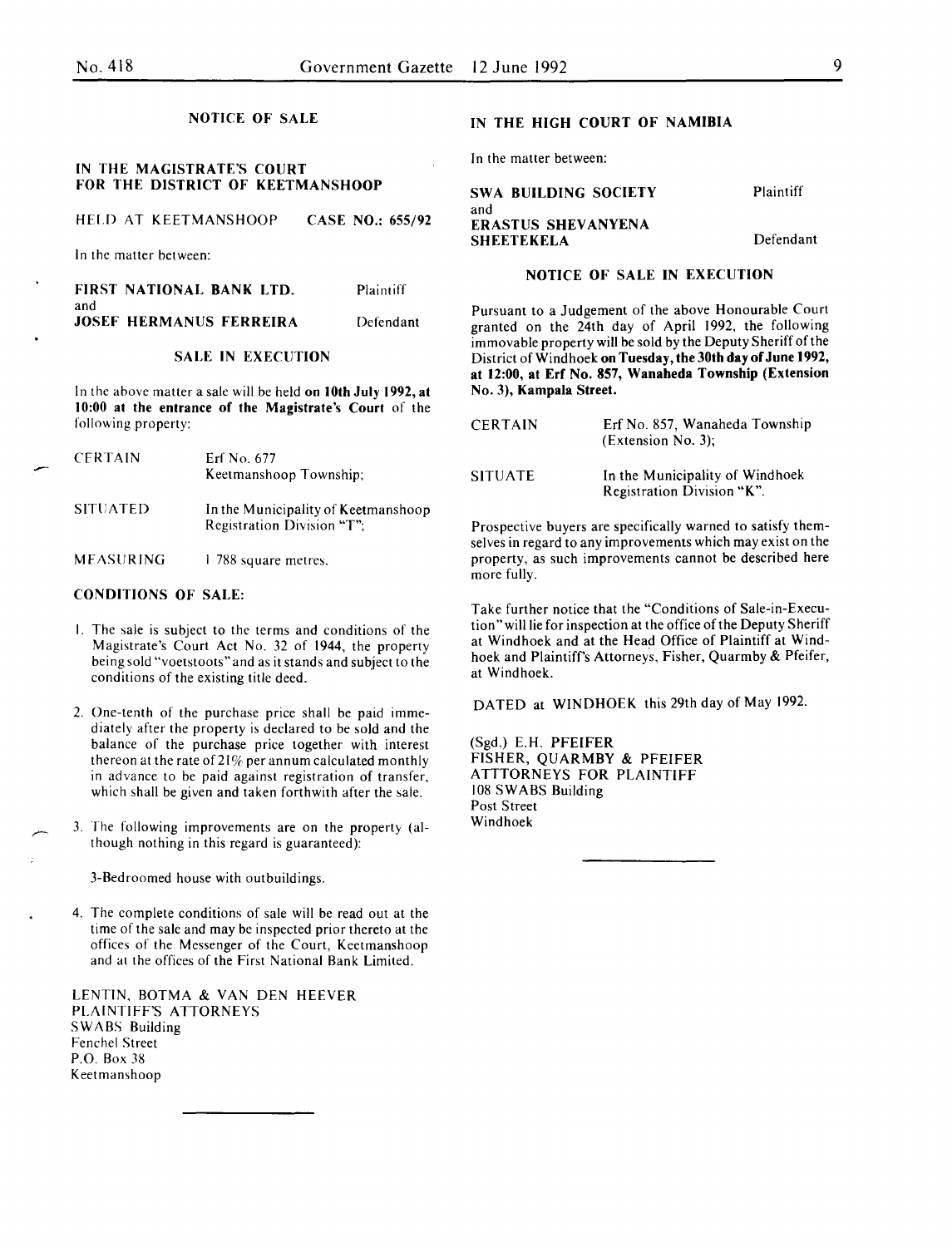### IN THE HIGH COURT OF NAMIBIA

In the matter between:

| SWA BUILDING SOCIETY | Plaintiff |
|----------------------|-----------|
| and                  |           |
| EFRAIM ELIFAS        |           |
| <b>TJINGAETE</b>     | Defendant |

### NOTICE OF SALE IN EXECUTION

Pursuant to a Judgement of the above Honourable Court granted on 24 April 1992, the following immovable property will be sold by the Deputy Sheriff of the District of Windhoek on Friday, the 3rd day of July 1992, at 11:00, at Erf No. 1687, Hochlandpark Township, (a Portion of Erf 1483), Perlhuhn Street.

| <b>CERTAIN</b> | Erf No. 1687, Hochlandpark Town-<br>ship (a Portion of Erf 1483); |
|----------------|-------------------------------------------------------------------|
| SITUATE-       | In the Municipality of Windhoek<br>Registration Division "K".     |

Prospective buyers are specifically warned to satisfy themselves in regard to any improvements which may exist on the property, as such improvements cannot be described here more fully.

Take further notice that the "Conditions of Sale-in-Execution" will lie for inspection at the office of the Deputy Sheriff at Windhoek and at the Head Office of Plaintiff at Windhoek and Plaintiff's Attorneys, Fisher, Quarmby & Pfeifer, at Windhoek.

DATED at WINDHOEK this 29th day of May 1992.

(Sgd.) E.H. PFEIFER FISHER, QUARMBY & PFEIFER ATTTORNEYS FOR PLAINTIFF 108 SWABS Building Post Street Windhoek

### IN THE HIGH COURT OF NAMIBIA

In the matter between:

| SWA BUILDING SOCIETY | Plaintiff |
|----------------------|-----------|
| and                  |           |
| GEHAS TAAPANGA       |           |
| SHIVUTE              | Defendant |
|                      |           |

### NOTICE OF SALE IN EXECUTION

Pursuant to a Judgement of the above Honourable Court granted on 24th April 1992, the following immovable property will be sold by the Deputy Sheriff of the District of Windhoek on Friday, the 3rd day of July 1992, at 12:30, at Erf No. 182, Khomasdal Township, (Extension No. 5), Lazariet Street.

CERTAIN Erf No. 182, Khomasdal Township (Extension No.5);

SITUATE In the Municipality of Windhoek Registration Division "K".

Prospective buyers are specifically warned to satisfy themselves in regard to any improvements which mav exist on the property, as such improvements cannot be described here more fully.

Take further notice that the "Conditions of Sale-in-Execution" will lie for inspection at the office of the Deputy Sheriff at Windhoek and at the Head Office of Plaintiff at Windhoek and Plaintiff's Attorneys, Fisher, Quarmby & Pfeifer, at Windhoek.

DATED at WINDHOEK this 29th day of May 1992.

(Sgd.) E.H. PFEIFER FISHER, QUARMBY & PFEIFER ATTTORNEYS FOR PLAINTIFF 108 SWABS Building Post Street Windhoek

### IN THE HIGH COURT OF NAMIBIA

In the matter between:

| SWA BUILDING SOCIETY | Plaintiff |
|----------------------|-----------|
| and                  |           |
| <b>DAVID NOWASEB</b> | Defendant |

### NOTICE OF SALE IN EXECUTION

Pursuant to a Judgement of the above Honourable Court granted on 24th April 1992, the following immovable property will be sold by the Deputy Sheriff of the District of Windhoek on Friday, the 3rd day of July 1992, at 15:00, at Erf No. 2233, Wanaheda Township (Extension No.8), Pretoria Street.

| <b>CERTAIN</b> | Erf No. 2233, Wanaheda Township<br>$(Extension No. 8)$ ;      |
|----------------|---------------------------------------------------------------|
| <b>SITUATE</b> | In the Municipality of Windhoek<br>Registration Division "K". |

Prospective buyers are specifically warned to satisfy themselves in regard to any improvements which may exist on the property, as such improvements cannot be described here more fully.

Take further notice that the "Conditions of Sale-in-Execution "will lie for inspection at the office of the Deputy Sheriff at Windhoek and at the Head Office of Plaintiff at Windhoek and Plaintiff's Attorneys, Fisher, Quarmby & Pfeifer, at Windhoek.

DATED at WINDHOEK this 29th day of May 1992.

(Sgd.) E.H. PFEIFER FISHER, QUARMBY & PFEIFER ATTTORNEYS FOR PLAINTIFF 108 SWABS Building Post Street Windhoek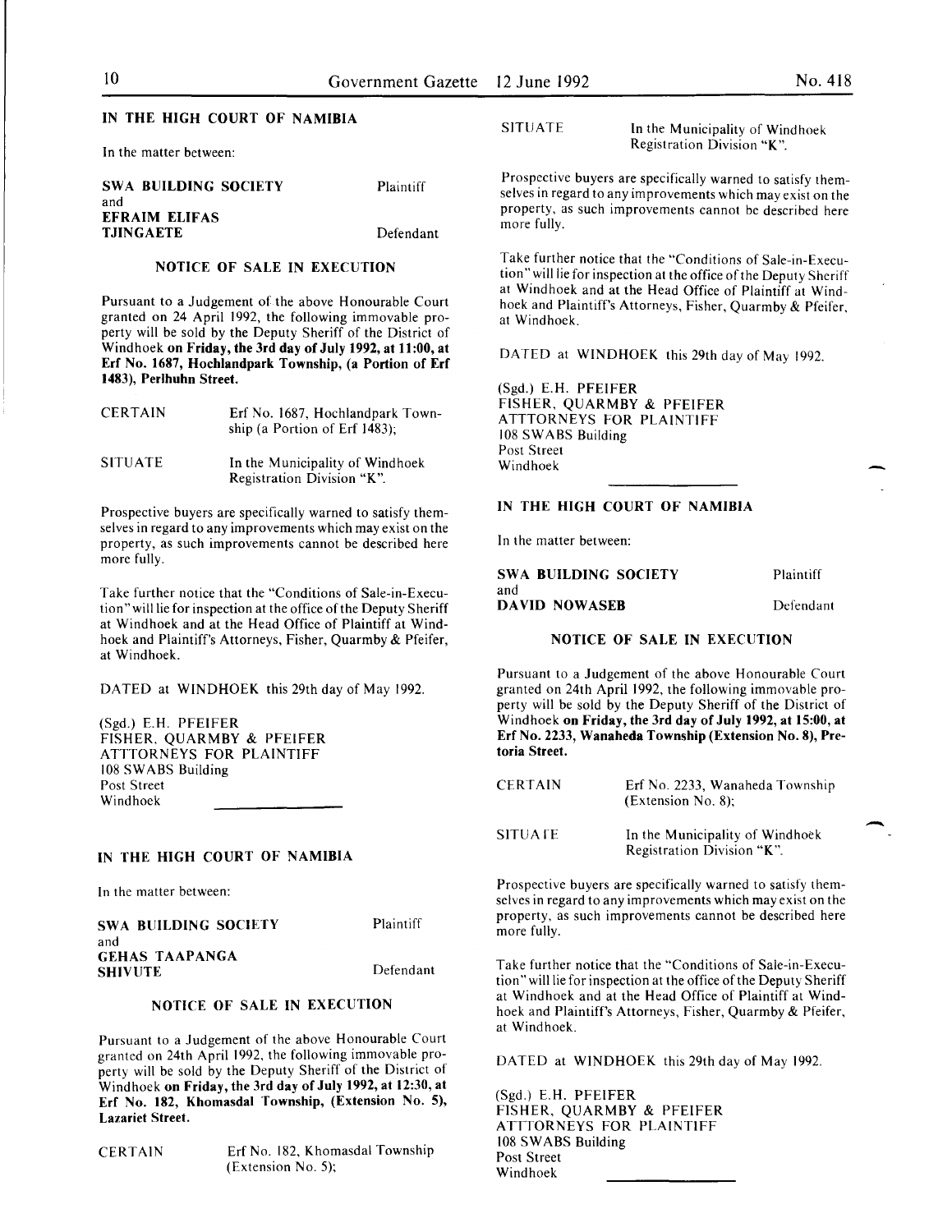### IN THE HIGH COURT OF NAMIBIA

In the matter between:

| SWA BUILDING SOCIETY | Plaintiff |
|----------------------|-----------|
| and                  |           |
| <b>ISAAC MAFIET</b>  | Defendant |

### NOTICE OF SALE IN EXECUTION

Pursuant to a Judgement of the above Honourable Court granted on 24th April 1992, the following immovable property will be sold by the Deputy Sheriff of the District of Windhoek on Friday, the 3rd day of July 1992, at 12:00, at Erf No. 962, Khomasdal Township, (Extension No. 10), Naguil Street.

| <b>CERTAIN</b> | Erf No. 962, Khomasdal Township<br>(Extension No. 10);        |
|----------------|---------------------------------------------------------------|
| <b>SITUATE</b> | In the Municipality of Windhoek<br>Registration Division "K". |

Prospective buyers are specifically warned to satisfy themselves in regard to any improvements which may exist on the property, as such improvements cannot be described here more fully.

Take further notice that the "Conditions of Sale-in-Execution" will lie for inspection at the office of the Deputy Sheriff at Windhoek and at the Head Office of Plaintiff at Windhoek and Plaintiff's Attorneys, Fisher, Quarmby & Pfeifer, at Windhoek.

DATED at WINDHOEK this 29th day of May 1992.

(Sgd.) E.H. PFEIFER FISHER, QUARMBY & PFEIFER ATTTORNEYS FOR PLAINTIFF 108 SWABS Building Post Street Windhoek

### IN THE HIGH COURT OF NAMIBIA

In the matter between:

| SWA BUILDING SOCIETY  | Plaintiff |
|-----------------------|-----------|
| and                   |           |
| <b>CLAUDIUS BILLY</b> |           |
| TJAONDJO KAONDJUA     | Defendant |

### NOTICE OF SALE IN EXECUTION

Pursuant to a Judgement of the above Honourable Court granted on 24th April 1992, the following immovable property will be sold by the Deputy Sheriff of the District of Windhoek on Monday, the 6th day of July 1992, at 09:00, at Erf No. 1541, Hochiandpark Township, (a Portion of Erf 1483), Spegt Street.

| <b>CERTAIN</b> | Erf No. 1541, Hochlandpark Town-<br>ship (a Portion of Erf $1483$ ); |
|----------------|----------------------------------------------------------------------|
| <b>SITUATE</b> | In the Municipality of Windhoek<br>Registration Division "K".        |

Prospective buyers are specifically warned to satisfy themselves in regard to any improvements which may exist on the property, as such improvements cannot be described here more fully.

Take further notice that the "Conditions of Sale-in-Execution" will lie for inspection at the office of the Deputy Sheriff at Windhoek and at the Head Office of Plaintiff at Windhoek and Plaintiff's Attorneys, Fisher, Quarmby & Pfeifer, at Windhoek.

DATED at WINDHOEK this 29th day of May 1992.

(Sgd.) E.H. PFEIFER FISHER, QUARMBY & PFEIFER ATTTORNEYS FOR PLAINTIFF 108 SWABS Building Post Street Windhoek

### IN THE HIGH COURT OF NAMIBIA

In the matter between:

| SWA BUILDING SOCIETY           | Plaintiff |
|--------------------------------|-----------|
| and<br>JULIA JESSICA HIPONDOKA | Defendant |

NOTICE OF SALE IN EXECUTION

Pursuant to a Judgement of the above Honourable Court granted on 8th May 1992, the following immovable property will be sold by the Deputy Sheriff of the District of Windhoek on Monday, the 6th day of July 1992, at 10:00, at Erf No. 198, Hochlandpark Township, Oriole Street No.8.

| <b>CERTAIN</b> | Erf 198, Hochlandpark Township;                               |
|----------------|---------------------------------------------------------------|
| <b>SITUATE</b> | In the Municipality of Windhoek<br>Registration Division "K". |

Prospective buyers are specifically warned to satisfy themselves in regard to any improvements which may exist on the property, as such improvements cannot be described here more fully.

Take further notice that the "Conditions of Sale-in-Execution"willlie for inspection at the office of the Deputy Sheriff at Windhoek and at the Head Office of Plaintiff at Windhoek and Plaintiff's Attorneys, Fisher, Quarmby & Pfeifer, at Windhoek.

DATED at WINDHOEK this 29th day of May 1992.

(Sgd.) E.H. PFEIFER FISHER, QUARMBY & PFEIFER ATTTORNEYS FOR PLAINTIFF 108 SWABS Building Post Street Windhoek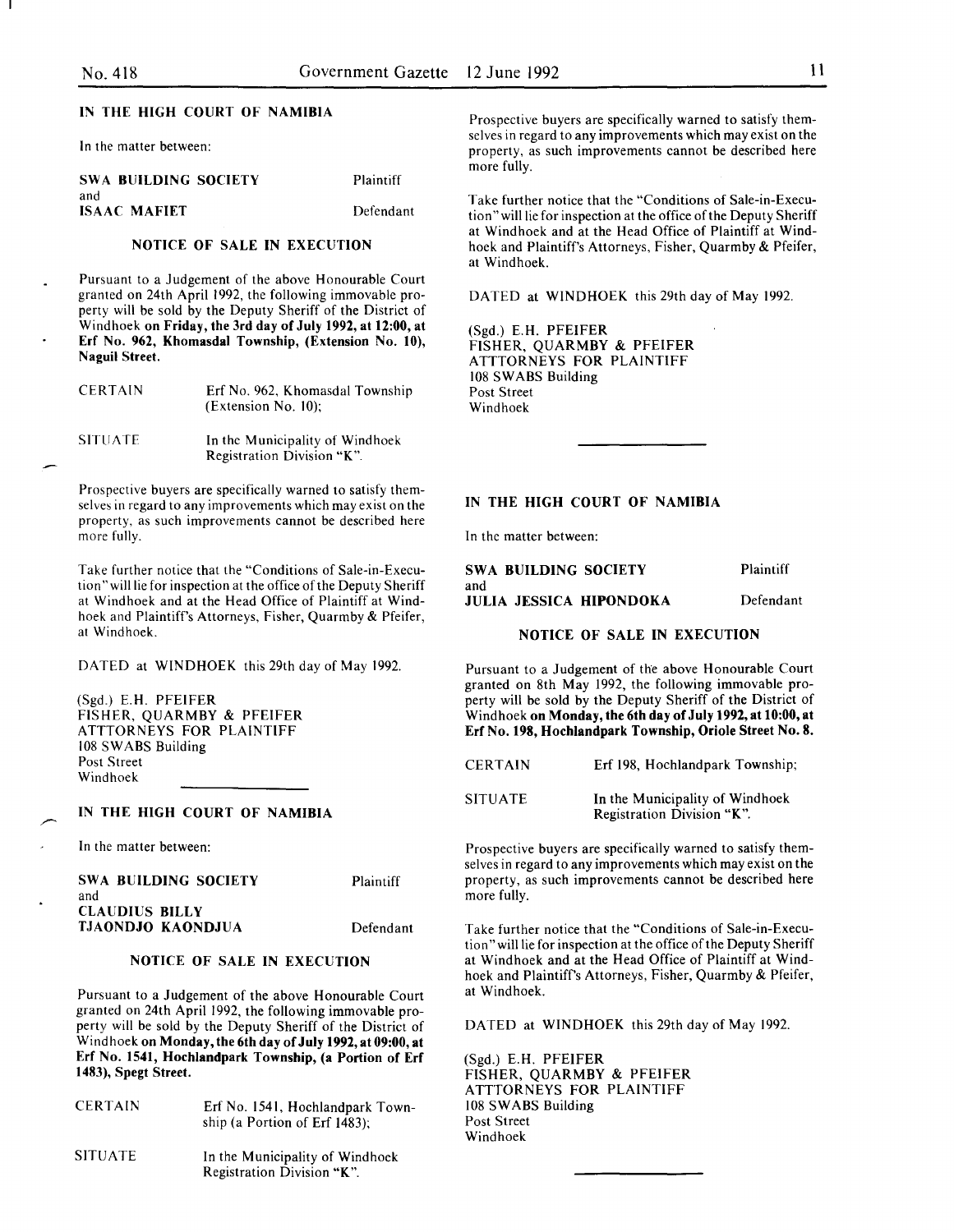### IN THE HIGH COURT OF NAMIBIA

In the matter between:

| SWA BUILDING SOCIETY           | <b>Plaintiff</b> |
|--------------------------------|------------------|
| and<br><b>MATHEUS KAUKUATA</b> | Defendant        |

### NOTICE OF SALE IN EXECUTION

Pursuant to a Judgement of the above Honourable Court granted on 8th May 1992, the following immovable property will be sold by the Deputy Sheriff of the District of Windhoek on Monday, the 6th day of July 1992, at 11:00, at Erf No. 1342, (a Portion of Erf 1479), Hochlandpark Township, Rabenweg.

| <b>CERTAIN</b> | Erf 1342, (a Portion of Erf 1479),<br>Hochlandpark Township;  |
|----------------|---------------------------------------------------------------|
| SITUATE:       | In the Municipality of Windhoek<br>Registration Division "K". |

Prospective buyers are specifically warned to satisfy themselves in regard to any improvements which may exist on the property, as such improvements cannot be described here more fully.

Take further notice that the "Conditions of Sale-in-Execution" will lie for inspection at the office of the Deputy Sheriff at Windhoek and at the Head Office of Plaintiff at Windhoek and Plaintiff's Attorneys, Fisher, Quarmby & Pfeifer, at Windhoek.

DATED at WINDHOEK this 29th day of May 1992.

(Sgd.) E.H. PFEIFER FISHER, QUARMBY & PFEIFER ATTORNEYS FOR PLAINTIFF 108 SWABS Building Post Street Windhoek

### IN THE HIGH COURT OF NAMIBIA

In the matter between:

| <b>SWA BUILDING SOCIETY</b> | Plaintiff |
|-----------------------------|-----------|
| and                         |           |
| FRITZ HENCIL MALAN          | Defendant |

### NOTICE OF SALE IN EXECUTION

Pursuant to a Judgement of the above Honourable Court granted on 10 April 1992, the following immovable property will be sold by the Deputy Sheriff of the District of Windhoek on Monday, the 6th day of July 1992, at 12:00, at Erf No. 3062, Windhoek Township, (Extension No.2), Tarpei Street.

| <b>CERTAIN</b> | Erf 3062, Windhoek Township<br>$(Extension No. 2)$ : |
|----------------|------------------------------------------------------|
| <b>SITUATE</b> | In the Municipality of Windhoek                      |

Registration Division "K".

Prospective buyers are specifically warned to satisfy themselves in regard to any improvements which may exist on the property, as such improvements cannot be described here more fully.

Take further notice that the "Conditions of Sale-in-Execution" will lie for inspection at the office of the Deputy Sheriff at Windhoek and at the Head Office of Plaintiff at Windhoek and Plaintiff's Attorneys, Fisher, Quarmby & Pfeifer, at Windhoek.

DATED at WINDHOEK this 29th day of May 1992.

(Sgd.) E.H. PFEIFER FISHER, QUARMBY & PFEIFER ATTORNEYS FOR PLAINTIFF 108 SWABS Building Post Street Windhoek

### IN THE HIGH COURT OF NAMIBIA

In the matter between:

| <b>SWA BUILDING SOCIETY</b> | Plaintiff |
|-----------------------------|-----------|
| and                         |           |
| PAULUS SHIKONGO             | Defendant |

#### NOTICE OF SALE IN EXECUTION

Pursuant to a Judgement of the above Honourable Court granted on 20 March 1992, the following immovable property will be sold by the Deputy Sheriff of the District of Windhoek on Wednesday, the 8th day of July 1992, at 12:00, at Erf No. 2284, Wanaheda Township, (Extension No.8), City Street.

| <b>CERTAIN</b> | Erf 2284, Wanaheda Township<br>$(Extension No. 8)$ ;          |
|----------------|---------------------------------------------------------------|
| <b>SITUATE</b> | In the Municipality of Windhoek<br>Registration Division "K". |

Prospective buyers are specifically warned to satisfy'themselves in regard to any improvements which may exist on the property, as such improvements cannot be described here more fully.

Take further notice that the "Conditions of Sale-in-Execution "will lie for inspection at the office of the Deputy Sheriff at Windhoek and at the Head Office of Plaintiff at Windhoek and Plaintiff's Attorneys, Fisher, Quarmby & Pfeifer, at Windhoek.

DATED at WINDHOEK this 29th day of May 1992.

(Sgd.) E.H. PFEIFER FISHER, QUARMBY & PFEIFER ATTORNEYS FOR PLAINTIFF 108 SWABS Building Post Street Windhoek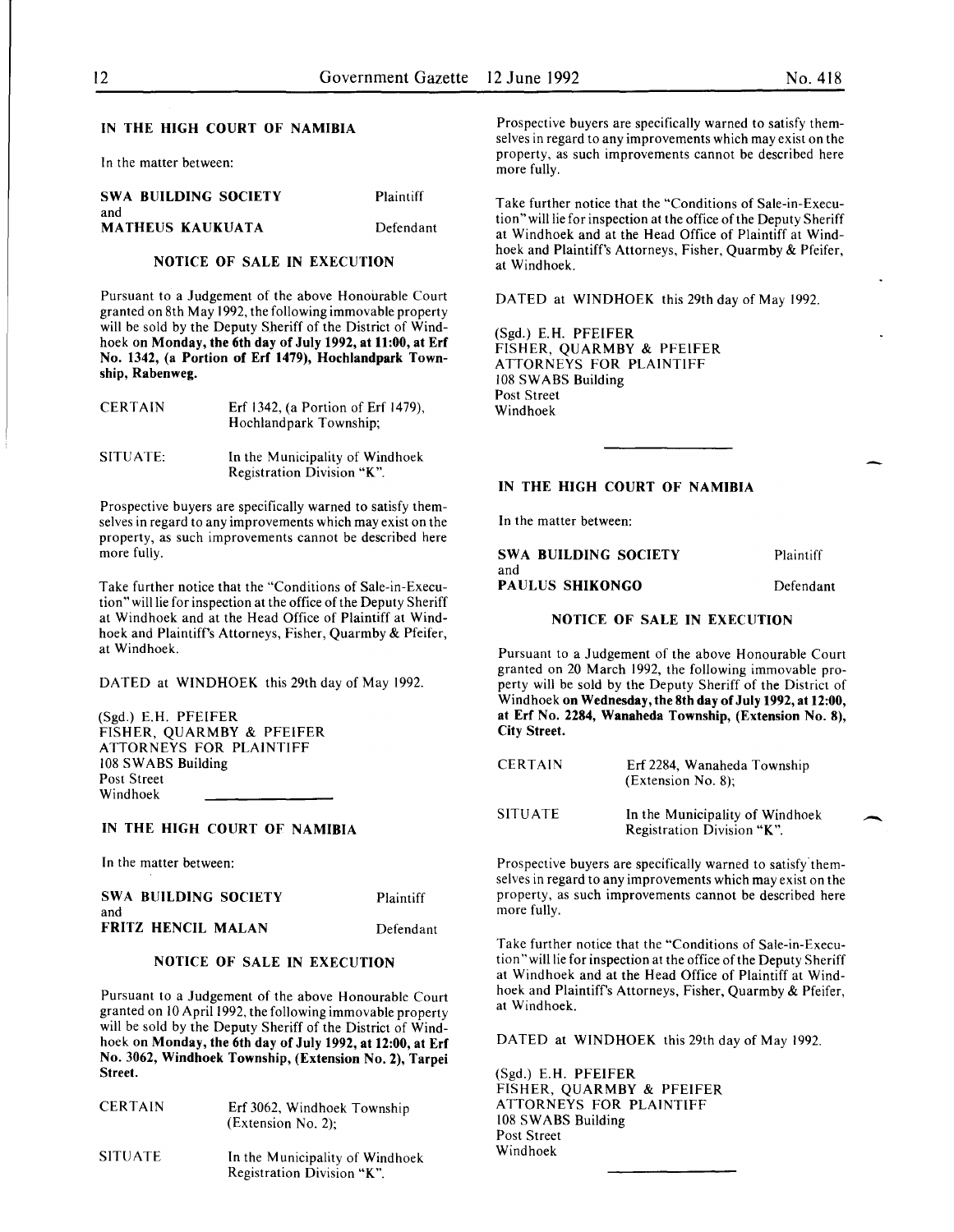| <b>SWA BUILDING SOCIETY</b> | Plaintiff |
|-----------------------------|-----------|
| and<br>PETER KUHANGA        | Defendant |

### NOTICE OF SALE IN EXECUTION

Pursuant to a Judgement of the above Honourable Court granted on 24 April 1992, the following immovable property will be sold by the Deputy Sheriff of the District of Windhoek on Wednesday, the 8th day of July 1992, at 10:00, at Erf No. 2040, Khomasdal Township, (Extension No. 12), Susanna Street.

| <b>CERTAIN</b> | Erf 2040, Khomasdal Township<br>(Extension No. 12);           |
|----------------|---------------------------------------------------------------|
| <b>SITUATE</b> | In the Municipality of Windhoek<br>Registration Division "K". |

Prospective buyers are specifically warned to satisfy themselves in regard to any improvements which may exist on the property, as such improvements cannot be described here more fully.

Take further notice that the "Conditions of Sale-in-Execution" will lie for inspection at the office of the Deputy Sheriff at Windhoek and at the Head Office of Plaintiff at Windhoek and Plaintiff's Attorneys, Fisher, Quarmby & Pfeifer, at Windhoek.

DATED at WINDHOEK this 29th day of May 1992.

(Sgd.) E.H. PFEIFER FISHER, QUARMBY & PFEIFER ATTORNEYS FOR PLAINTIFF 108 SWABS Building Post Street Windhoek

# $\overline{\phantom{a}}$ IN THE HIGH COURT OF NAMIBIA

In the matter between:

| <b>SWA BUILDING SOCIETY</b> | Plaintiff |
|-----------------------------|-----------|
| and                         |           |
| THEOPHELUS HAINDOBO         | Defendant |

### NOTICE OF SALE IN EXECUTION

Pursuant to a Judgement of the above Honourable Court granted on 8 May 1992, the following immovable property will be sold by the Deputy Sheriff of the District of Windhoek on Wednesday, the 8th day of July 1992, at 11:00, at Erf No. 7721, Katutura Township, (Extension No. 18), Golgota Street.

| <b>CERTAIN</b> | Erf 7721, Katutura Township<br>$(Extension No. 18)$ ;         |
|----------------|---------------------------------------------------------------|
| <b>SITUATE</b> | In the Municipality of Windhoek<br>Registration Division "K". |

IN THE HIGH COURT OF NAMIBIA Prospective buyers are specifically warned to satisfy themselves in regard to any improvements which may exist on the In the matter between: https://www.matter.com/enterproperty, as such improvements cannot be described here more fully.

> Take further notice that the "Conditions of Sale-in-Execution" will lie for inspection at the office of the Deputy Sheriff at Windhoek and at the Head Office of Plaintiff at Windhoek and Plaintiff's Attorneys, Fisher, Quarmby & Pfeifer, at Windhoek.

DATED at WINDHOEK this 29th day of May 1992.

(Sgd.) E.H. PFEIFER FISHER, QUARMBY & PFEIFER ATTORNEYS FOR PLAINTIFF 108 SWABS Building Post Street Windhoek

### IN THE HIGH COURT OF NAMIBIA

In the matter between:

| SWA BUILDING SOCIETY | Plaintiff |
|----------------------|-----------|
| and                  |           |
| DANIEL MANDU-        | Defendant |

### NOTICE OF SALE IN EXECUTION

Pursuant to a Judgement of the above Honourable Court granted on 8 May 1992, the following immovable property will be sold by the Deputy Sheriff of the District of Windhoek on Wednesday, the 8th day of July 1992, at 16:00, at Erf No. 438, (a Portion of Erf No. 394), Okahandja Township.

| <b>CERTAIN</b> | Erf $438$ , (a Portion of Erf $394$ )<br>Okahandja Township;   |
|----------------|----------------------------------------------------------------|
| <b>SITUATE</b> | In the Municipality of Okahandja<br>Registration Division "J". |

Prospective buyers are specifically warned to satisfy themselves in regard to any improvements which may exist on the property, as such improvements cannot be described here more fully.

Take further notice that the "Conditions of Sale-in-Execution" will lie for inspection at the office of the Deputy Sheriff at Okahandja and at the Head Office of Plaintiff at Windhoek and Plaintiff's Attorneys, Fisher, Quarmby & Pfeifer, at Windhoek.

DATED at WINDHOEK this 29th day of May 1992.

(Sgd.) E.H. PFEIFER FISHER, QUARMBY & PFEIFER ATTORNEYS FOR PLAINTIFF 108 SWABS Building Post Street Windhoek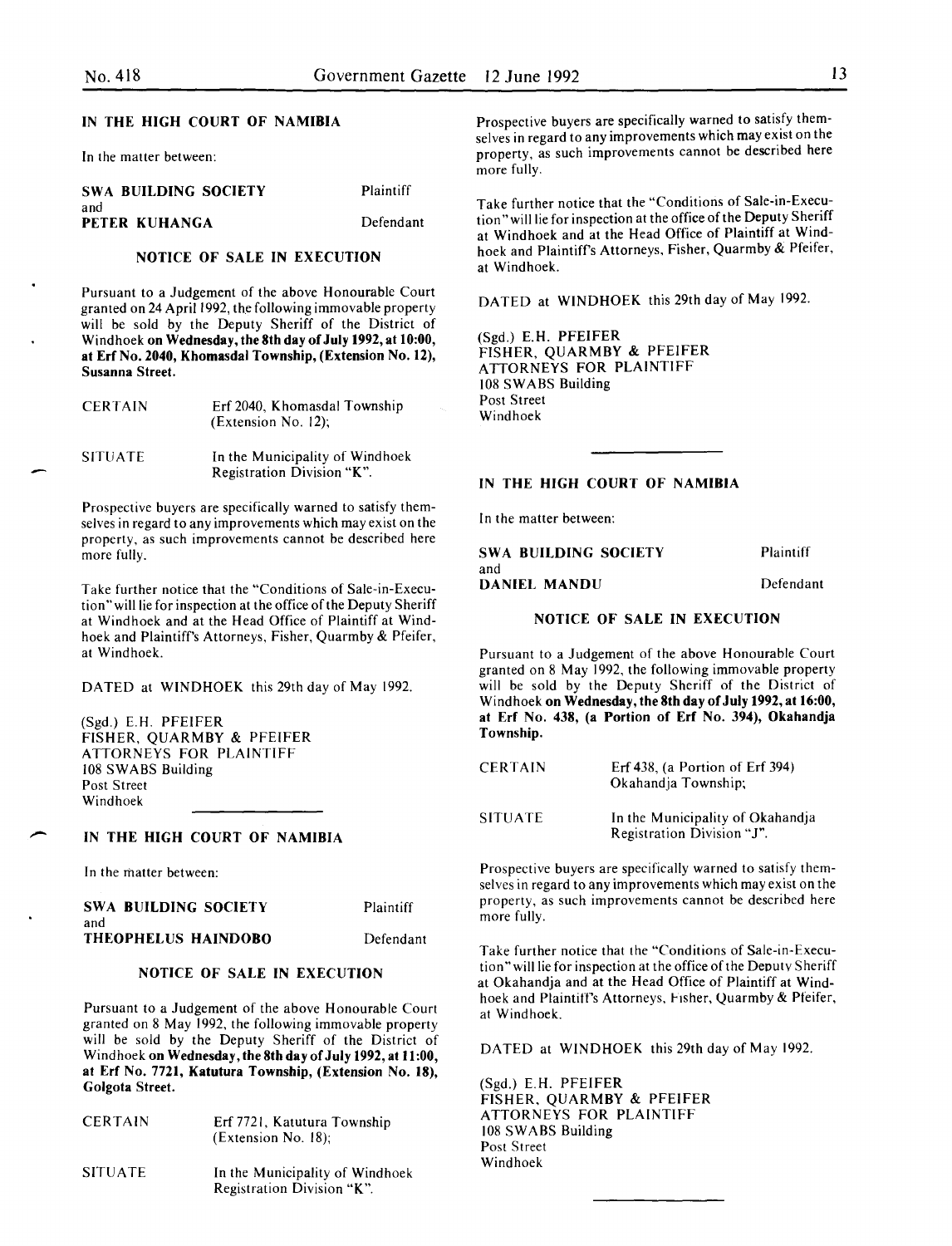### IN THE HIGH COURT OF NAMIBIA

In the matter between:

| SWA BUILDING SOCIETY      | Plaintiff |
|---------------------------|-----------|
| and                       |           |
| <b>PHILLIPUS ALBERTUS</b> |           |
| <b>BREDENHANN</b>         | Defendant |

#### NOTICE OF SALE IN EXECUTION

Pursuant to a Judgement of the above Honourable Court granted on the 24th day of April 1992, the following immovable property will be sold by the Deputy Sheriff of the District of Windhoek on Tuesday, the 30th day of June 1992, at 09:00, at Erf No. 3698, (a Portion of Erf No. 954), Windhoek Township, Adler Street.

| <b>CERTAIN</b> | Erf No. 3698, (a Portion of Erf No.<br>954), Windhoek Township; |
|----------------|-----------------------------------------------------------------|
| <b>SITUATE</b> | In the Municipality of Windhoek<br>Registration Division "K".   |

Prospective buyers are specifically warned to satisfy themselves in regard to any improvements which may exist on the property, as such improvements cannot be described here more fully.

Take further notice that the "Conditions of Sale-in-Execution" will lie for inspection at the office of the Deputy Sheriff at Windhoek and at the Head Office of Plaintiff at Windhoek and Plaintiff's Attorneys, Fisher, Quarmby & Pfeifer, at Windhoek.

DATED at WINDHOEK this 29th day of May 1992.

(Sgd.) E. H. PFEIFER FISHER, QUARMBY & PFEIFER ATTORNEYS FOR PLAINTIFF 108 SWABS Building Post Street Windhoek

| SWA BUILDING SOCIETY | Plaintiff |
|----------------------|-----------|
| and                  |           |
| MARTIN PENDA IIFO    | Defendant |

### NOTICE OF SALE IN EXECUTION

Pursuant to a Judgement of the above Honourable Court granted on the 24th day of April 1992, the following immovable property will be sold by the Deputy Sheriff of the District of Windhoek on Tuesday, the 30th day of June 1992, at II :00, at Erf No. 1068, (Extension No. 3), Wanaheda Township, Kampala Street.

CERTAIN Erf No. 1068, Wanaheda Township (Extension No. 3);

### SITUATE In the Municipality of Windhoek Registration Division "K".

Prospective buyers are specifically warned to satisfy themselves in regard to any improvements which may exist on the property, as such improvements cannot be described here more fully.

Take further notice that the "Conditions of Sale-in-Execution" will lie for inspection at the office of the Deputy Sheriff at Windhoek and at the Head Office of Plaintiff at Windhoek and Plaintiff's Attorneys, Fisher, Quarmby & Pfeifer, at Windhoek.

DATED at WINDHOEK this 29th day of May 1992.

(Sgd.) E.H. PFEIFER FISHER, QUARMBY & PFEIFER ATTORNEYS FOR PLAINTIFF 108 SWABS Building Post Street Windhoek

### IN THE HIGH COURT OF NAMIBIA

In the matter between:

| SWA BUILDING SOCIETY | Plaintiff |
|----------------------|-----------|
| and                  |           |
| STEPHANUS MBAMBA     | Defendant |

### NOTICE OF SALE IN EXECUTION

Pursuant to a Judgement of the above Honourable Court granted on the 24th day of April 1992, the following immovable property will be sold by the Deputy Sheriff of the District of Windhoek on Tuesday, the 30th day of June 1992, at 10:00, at Erf No. 85, Khomasdal Township, (Extension No. 5), Jade Street.

| <b>CERTAIN</b> | Erf No. 85, Khomasdal Township<br>$(Extension No. 5)$ ;       |
|----------------|---------------------------------------------------------------|
| SITUATE        | In the Municipality of Windhoek<br>Registration Division "K". |

IN THE HIGH COURT OF NAMIBIA Prospective buyers are specifically warned to satisfy themselves in regard to any improvements which may exist on the In the matter between: property, as such improvements cannot be described here more fully.

> Take further notice that the "Conditions of Sale-in-Execution" will lie for inspection at the office of the Deputy Sheriff at Windhoek and at the Head Office of Plaintiff at Windhoek and Plaintiff's Attorneys, Fisher, Quarmby & Pfeifer, at Windhoek.

DATED at WINDHOEK this 29th day of May 1992.

(Sgd.) E.H. PFEIFER FISHER, QUARMBY & PFEIFER ATTORNEYS FOR PLAINTIFF 108 SWABS Building Post Street Windhoek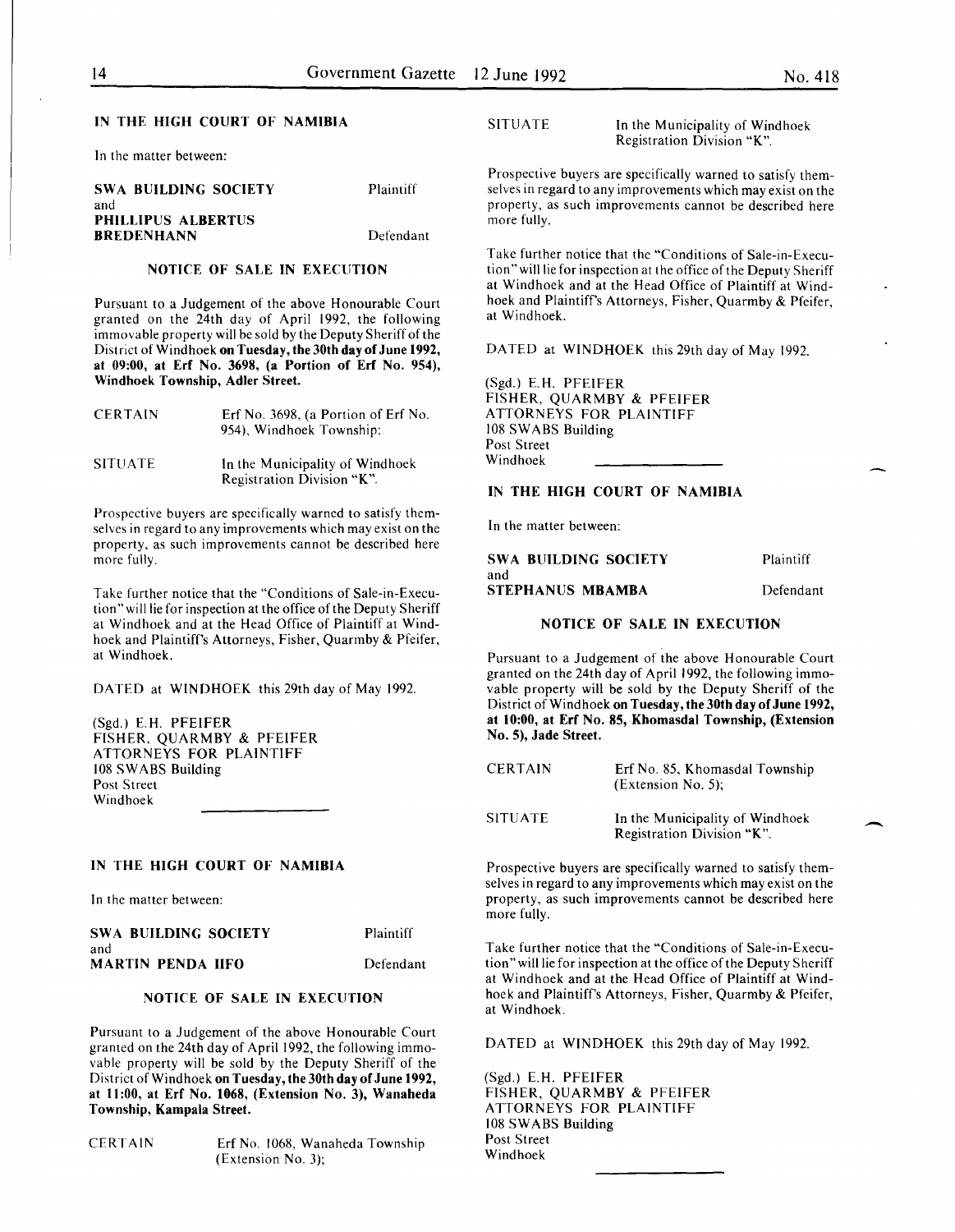### **METJE & ZIEGLER LIMITED**  (Incorporated in the Republic of Namibia)

### **NOTICE OF PREFERENCE DIVIDEND NUMBER 88**

NOTICE IS HEREBY GIVEN that the dividend for the six months ending 30 June 1992, at the rate of 5,5% per annum has been declared payable on or about 15 July 1992, to all preference shareholders registered in the books of the company at the close of business on 19 June 1992.

In terms of the Namibian and RSA income tax legislation, non-resident shareholders' tax is applicable as outlined below:

Shareholders resident in the Republic of

| Shareholders resident in the Republic of         |        |
|--------------------------------------------------|--------|
|                                                  | 14.65% |
| Shareholders resident outside the Republic of    |        |
| Namibia and the Republic of South Africa  15,00% |        |

### BY ORDER OF THE BOARD.

K.A.H.A.S. VON DER PFORTE SECRETARY.

Transfer Secretaries: Ernst & Young P.O. Box 1857 Windhoek

-

-

#### THE ALIENS ACT, 1937

### **NOTICE OF INTENTION OF CHANGE OF SURNAME**

I, **TOIVO GEBHARD,** residing at 015/6. Katutura, and employed at Namibwood Industrial Joinery, intend applymg to the Minister of Home Affairs for authority under Section 9 of the Aliens Act, 1937, to assume the surname **NEKONGO,** tor the reason that **TOIVO** is my father's name and I want to use my father's surname and not name.

I previously bore the names **TOIVO GEBHARD.** 

Any person who objects to my assumption of the said surname of **NEKONGO,** should as soon as may be lodge his/her objection, in writing, with a statement of his/her reasons therefor, with the Magistrate of Windhoek. '

(Sgd.) G. TOIVO P.O. Box 60213 Windhoek Dated: 4 February 1992.

### THE ALIENS ACT, 1937

### **NOTICE OF INTENTION OF CHANGE OF SURNAME**

I, **DANIEL KARAHEE,** residing at **H** 29/3 Katuturaand employed at Cross Country Carriers, intend applying to the Minister of Home Affairs for authority under Section 9 of the Aliens Act, 1937, to assume the surname **KAUA-PIRURA,** for the reason that **KARAHEE** is my grandfather's surname and **KAUAPIRURA** is my correct surname.

I previously bore the names **KARAHEE DANIEL.** 

Any person who objects to my assumption of the said surname of **KAUAPIRURA,** should as soon as may be lodge his/her objection, in writing, with a statement of his/her reasons therefor, with the Magistrate of Windhoek.

(Sgd.) D. KARAHEE P.O. Box 2070 Dated: 13 May 1992.

THE ALIENS ACT, 1937

### **NOTICE OF INTENTION OF CHANGE OF SURNAME**

I, **ISMAEL LOINI,** residing at EA 367, Okuryangava, and present unemployed, intend applying to the Minister of Home Affairs for authority under Section 9 of the Aliens Act, 1937, to assume the surname **NGALANDII,** for the reason that I was just taken the identity particulars at the earliest age and then when I wrote my Std. 8 examinations I used the real surname **NGALANDII.** On the ID is **ISMAEL** but this one is just my father's name not surname.

I previously bore the names **ISMAEL LOINI.** 

Any person who objects to my assumption of the said surname of **NGALANDII,** should as soon as may be lodge his/ her objection, in writing, with a statement of his/ her reasons therefor, with the Magistrate of Windhoek.

(Sgd.) I. LOIN! Dated: 4 March 1992.